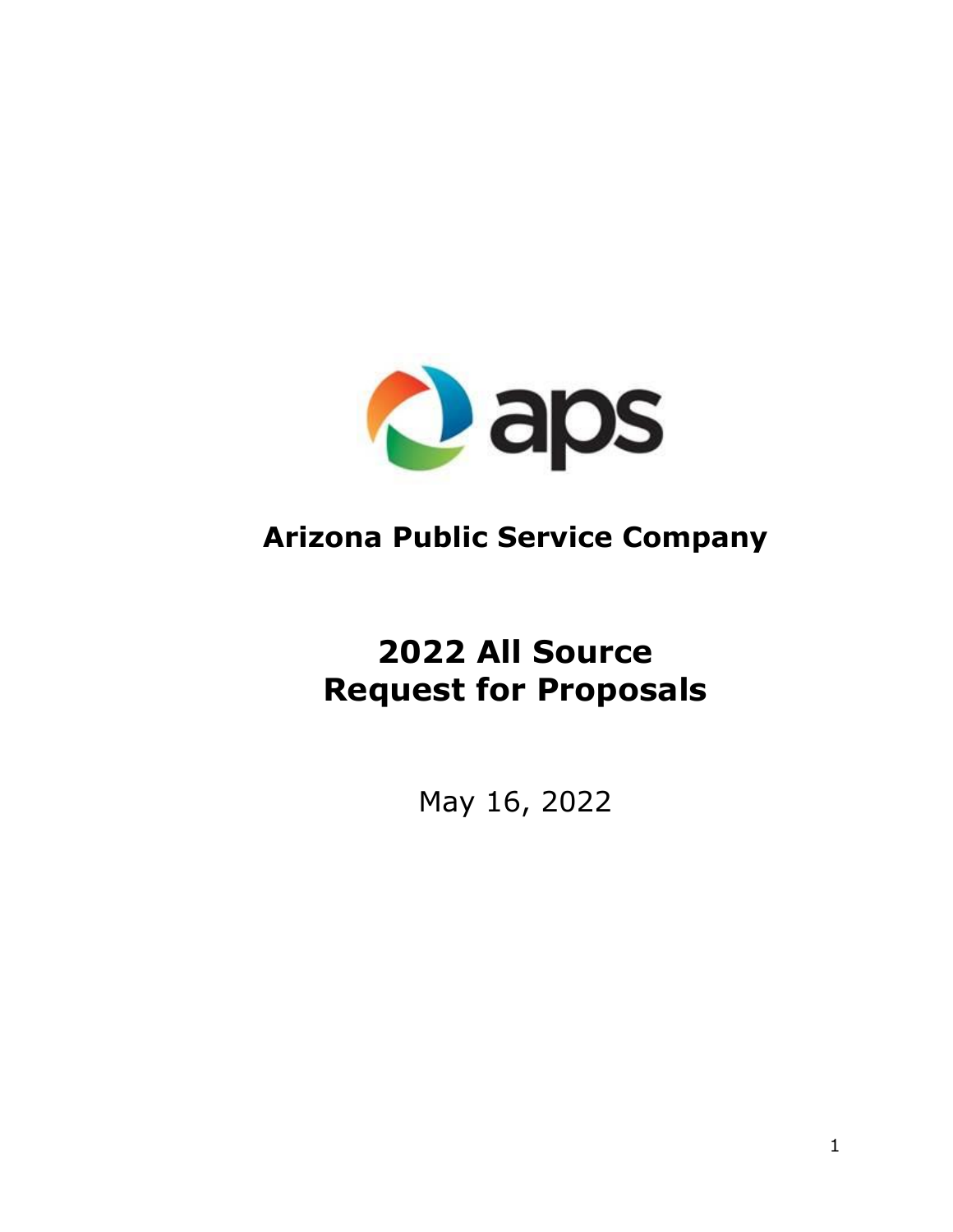# **Table of Contents**

| II.         |  |
|-------------|--|
|             |  |
| IV.         |  |
| $V_{\cdot}$ |  |
| VI.         |  |
|             |  |
|             |  |
|             |  |
| $X_{1}$     |  |
| XI.         |  |
|             |  |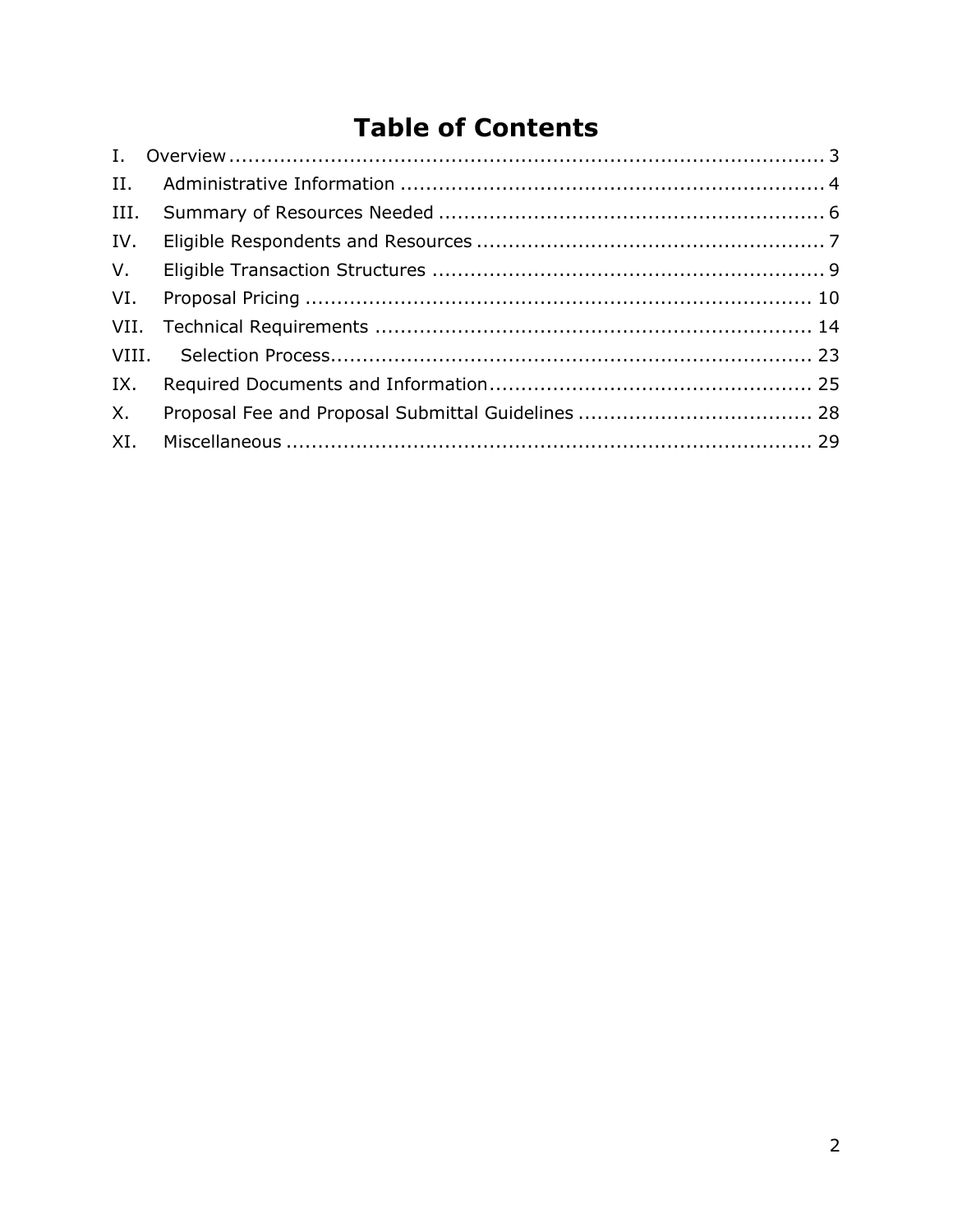# <span id="page-2-0"></span>**I. Overview**

Arizona Public Service Company ("APS") is a regulated public utility that generates, transmits, and distributes electricity for sale in Arizona. APS is headquartered in Phoenix, Arizona. As Arizona's largest and longest-serving electric company, we generate safe, affordable, and reliable electricity for more than 1.3 million commercial and residential customers in 11 of Arizona's 15 counties.

Through a comprehensive planning process, APS determines how to meet future customer needs for reliable and affordable electricity while achieving regulatory targets and reducing environmental impacts during the planning period. APS has worked with our team of resource experts, energy planners, and cross-sector stakeholders to develop a strategic roadmap on our path to a 100% carbon-free generation mix by 2050.

This All Source Request for Proposals ("RFP") solicits competitive Proposals ("Proposal" or "Proposals") for approximately 1000 MW to 1500 MW of resources, including up to 600 MW to 800 MW of renewable resources to meet the needs identified through the Integrated Resource Plan ("IRP"), which is filed with the Arizona Corporation Commission ("ACC"). The IRP provides the strategic direction for APS's acquisition of a clean, diversified, balanced resource portfolio that meets customer needs, maintains reliability, results in reasonable energy supply costs, and mitigates market risks. It includes an interim target of achieving a 65% clean energy mix and a 45% renewable energy mix by 2030. APS is focused on integrating renewable resources, empowering customers with flexible energy options, and incorporating advanced technology to produce clean and affordable energy while providing reliable service and remaining good stewards of Arizona's diverse environment.

APS's IRP indicates a need for additional flexible summer capacity resources to meet reliability requirements and additional renewable energy resources. The identified resources support APS's commitment to clean energy and are necessary to maintain system reliability in an environment of continued customer growth, coal retirements and expiring wholesale contracts. APS's primary goal is to identify cost-effective resources that provide capacity while supporting APS's Clean Energy Commitment.

#### **Resources offered through this RFP will be evaluated on their ability to meet one or both of the reliability and clean energy objectives.**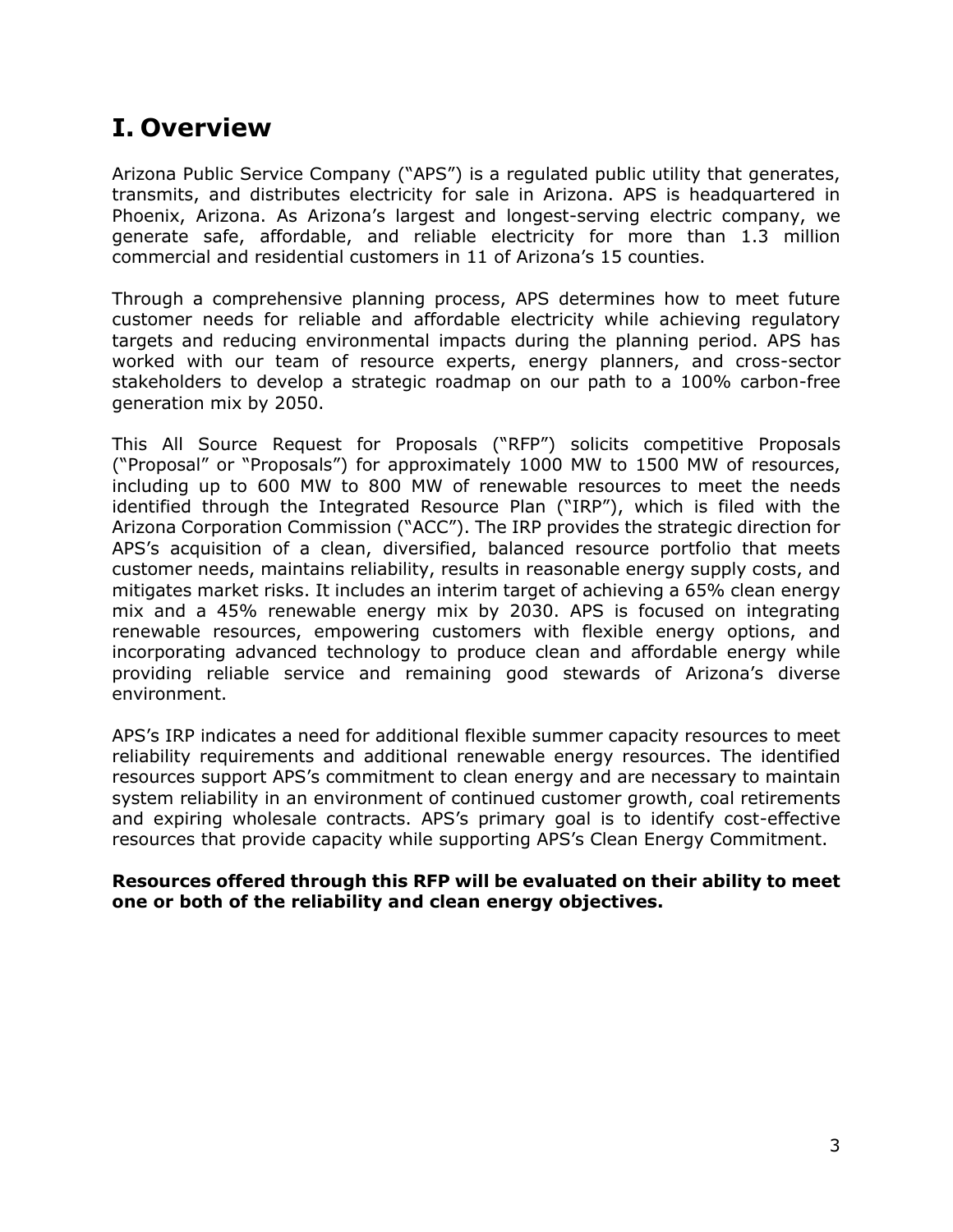# <span id="page-3-0"></span>**II. Administrative Information**

# **A. Role of 1898 & Co.**

APS has retained the services of an independent consultant, 1898 & Co. ("1898 & Co."), a division of Burns & McDonnell Engineering Co. Inc. ("Burns & McDonnell"), to support the RFP process and work with APS to coordinate communications and perform the quantitative and qualitative evaluations of all Proposals. 1898 & Co. will assist with Proposal evaluations; however, APS will make the final decisions about this RFP at its sole discretion.

- **1. Communications**. All Respondents will interface with 1898 & Co. for all communications related to this RFP, including questions, RFP clarification issues, and RFP Proposal submittal. All communications from Respondents to 1898 & Co., including questions regarding this RFP, should be submitted in writing via the PowerAdvocate "Messaging" tab. Depending upon the nature and frequency of the questions 1898 & Co. receives, 1898 & Co. will either respond to individual Respondents directly or post a response to the question to all Respondents in PowerAdvocate (without disclosing the Respondent's name).
- **2. Questions**. Respondents can submit any questions related to the RFP on the "Messaging" tab in PowerAdvocate. However, 1898 & Co. will only respond to RFP questions received from Respondents who have submitted an executed confidentiality agreement ("CA") via the PowerAdvocate platform. As needed, a Frequently Asked Questions ("FAQ") document will be available in the "Download Documents" tab in PowerAdvocate.
- **3. 1898 & Co. Contact**. The PowerAdvocate "Messaging" tab is the sole medium of communication for this RFP and will be monitored and responded to by 1898 & Co. Respondents that experience any difficulty accessing PowerAdvocate should contact:

Email:[support@poweradvocate.com](mailto:APSRFP2022@1898andco.com) Helpdesk: 857-453-5800

1898 & Co. will NOT respond to any questions about the RFP outside of PowerAdvocate.

### **B. Role of Independent Monitor**

APS has also engaged an independent monitor ("IM") throughout the RFP process to ensure that it is conducted in a fair and unbiased manner. The IM provides oversight during the selection process and will have access to all documentation provided by the Respondents in response to this RFP. The IM will produce a final report summarizing its observations for use by APS, which may include submission to the ACC in connection with APS's regulatory requirements.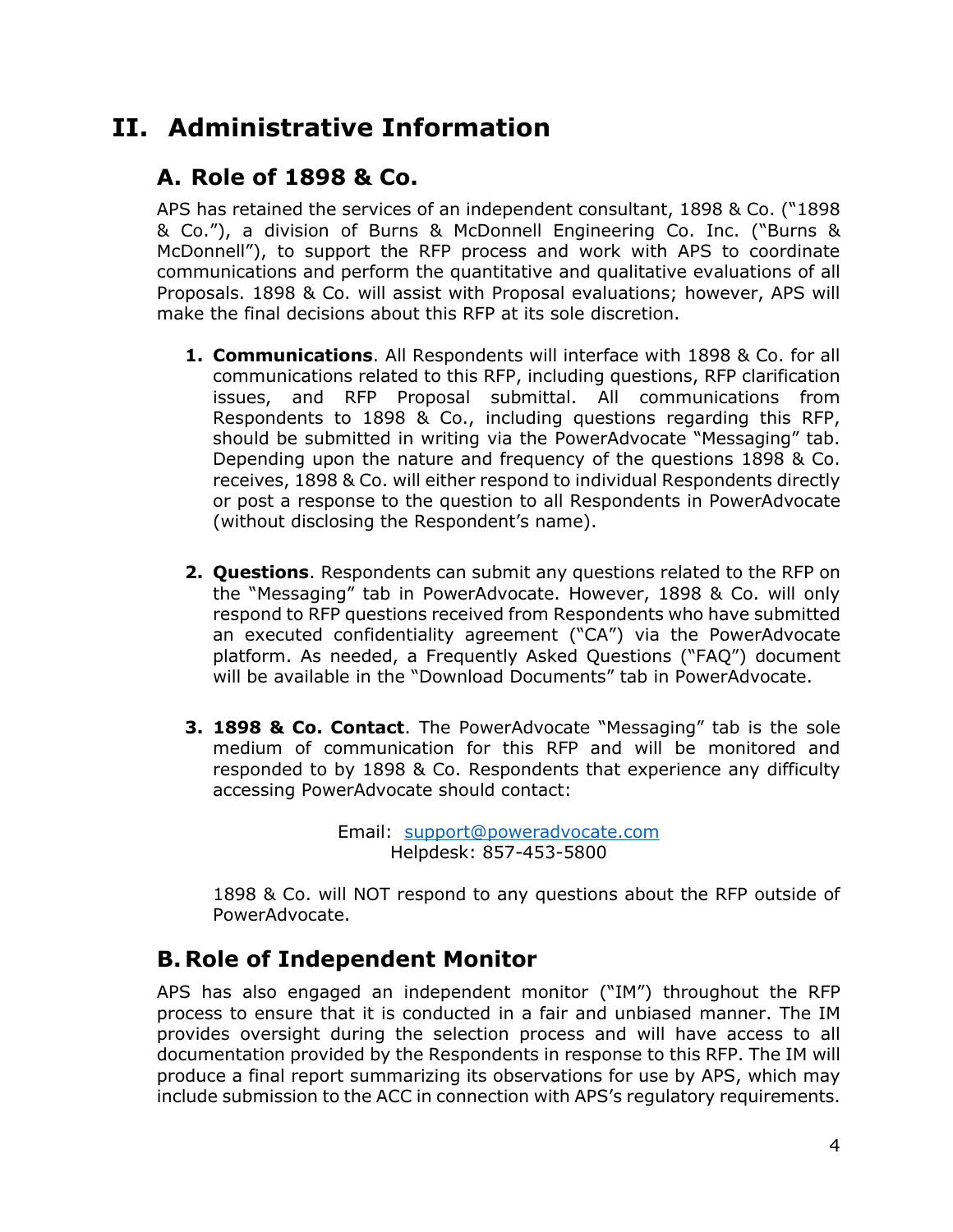The IM is obligated to maintain the confidentiality of all information that it reviews.

### **C. PowerAdvocate Platform**

Interested parties will be required to register online using the web form provided at [http://www.aps.com/rfp.](http://www.aps.com/rfp) Registration will open on May 16, 2022. Registration enables each Respondent to access the 2022 RFP, the CA, and any FAQ document that is developed.

PowerAdvocate is subject to a confidentiality agreement with APS that prohibits the disclosure of confidential information submitted via the platform to unauthorized third parties. APS encourages each Respondent to carefully review the PowerAdvocate Terms of Use before submitting a Proposal. The Terms of Use are located at: [https://www.poweradvocate.com/web/terms-of-use.html.](https://www.poweradvocate.com/web/terms-of-use.html)

# **D. RFP Schedule**

Proposals shall be submitted in strict accordance with the below RFP schedule. APS will not grant any extensions to the RFP schedule and will not accept late Proposals. Any Proposal received after the scheduled date will be rejected, and the Respondent will be notified accordingly.

| <b>Event</b>                   | <b>Important Dates</b>    |  |  |  |
|--------------------------------|---------------------------|--|--|--|
| <b>RFP Release</b>             | May 16, 2022              |  |  |  |
| Confidentiality agreement DUE  | May 30, 2022              |  |  |  |
| Bidder's Conference            | June 8, 2022              |  |  |  |
| Proposal(s) DUE                | July 8, 2022              |  |  |  |
| Proposal fee(s) DUE            | July 8, 2022              |  |  |  |
| Shortlist Respondents notified | August 2022               |  |  |  |
| <b>Final selections</b>        | September 2022            |  |  |  |
| Anticipated contract execution | September - December 2022 |  |  |  |

**1. Bidder's Conference**. A bidder's conference will be held virtually on June 8, 2022, to provide information and answer questions that potential Respondents have about the RFP. We expect to focus on aspects of the RFP that may be new to our audience, such as the index pricing for solar and battery energy storage resources. Instructions on how to participate in the bidder's conference will be made available in PowerAdvocate.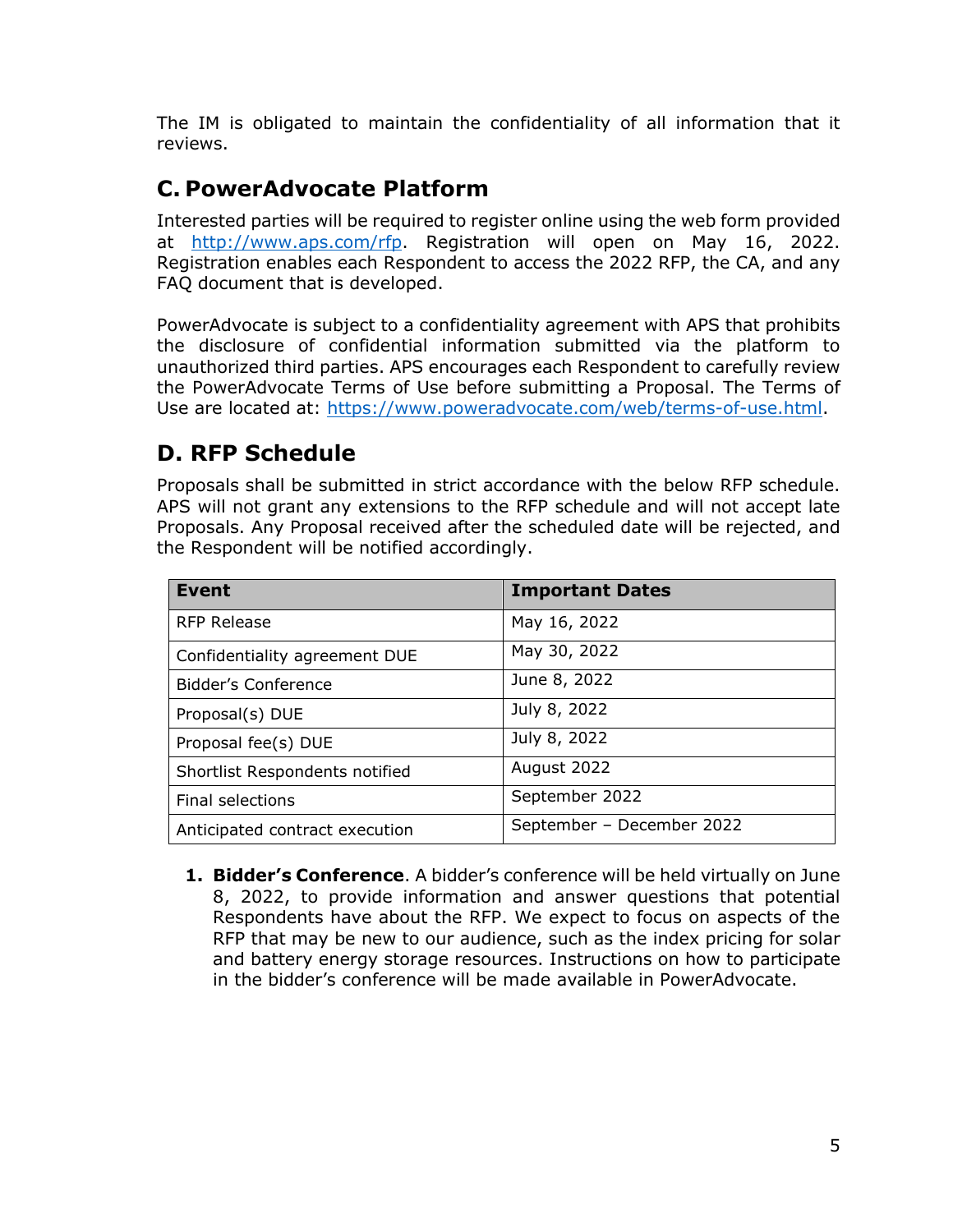# <span id="page-5-0"></span>**III. Summary of Resources Needed**

APS is requesting resources that will provide reliable capacity to meet summer peak needs plus reserve margins and provide additional renewable energy as part of our energy mix. APS is seeking approximately 1000 MW to 1500 MW of resources, including up to 600 MW to 800 MW of renewable resources.

APS requests competitive Proposals for capacity resources and renewable energy resources providing a minimum of 5 MW with in-service dates in either 2025 or 2026. Several variables may impact the specific type and timing of resource additions, such as contribution to peak, higher production levels of renewables, and costs associated with project timing. Projects may achieve in-service in phases over multiple years, beginning as early as December 1, 2024, and as late as December 31, 2026. To further accommodate a phased-in approach and optimize customer value, APS will accept Proposals for projects that reach full completion and commercial operation as late as June 1, 2027, provided that construction on any such project must begin no later than 2026 and the project must be partially in service in 2026.

If a significant number of Proposals are received, APS will prioritize negotiations for 2025 resources ahead of 2026 resources. It is expected that 2026 negotiations may occur up to a few months after 2025 negotiations.

APS expects a resource that provides reliable summer capacity and energy to have significant economic value. Energy that is non-dispatchable by APS and is proposed as must-take energy will generally be viewed and evaluated less favorably. In addition, clean, flexible, dispatchable resources are increasingly important in helping APS meet its clean energy goals, maintain system reliability, and will be valued accordingly. APS needs flexible resources that are shapeable and responsive to changes in actual customer demand.

APS must maintain a reliable electric system, which includes having firm capacity plus reserves to meet customer demands and reliability needs during summer system peak load times. APS must be able to respond to changes in customer demands or supply needs in real-time, and APS seeks to develop a portfolio of resources that will enable it to do so.

APS will consider the value for both the capacity component and the energy component for all Proposals.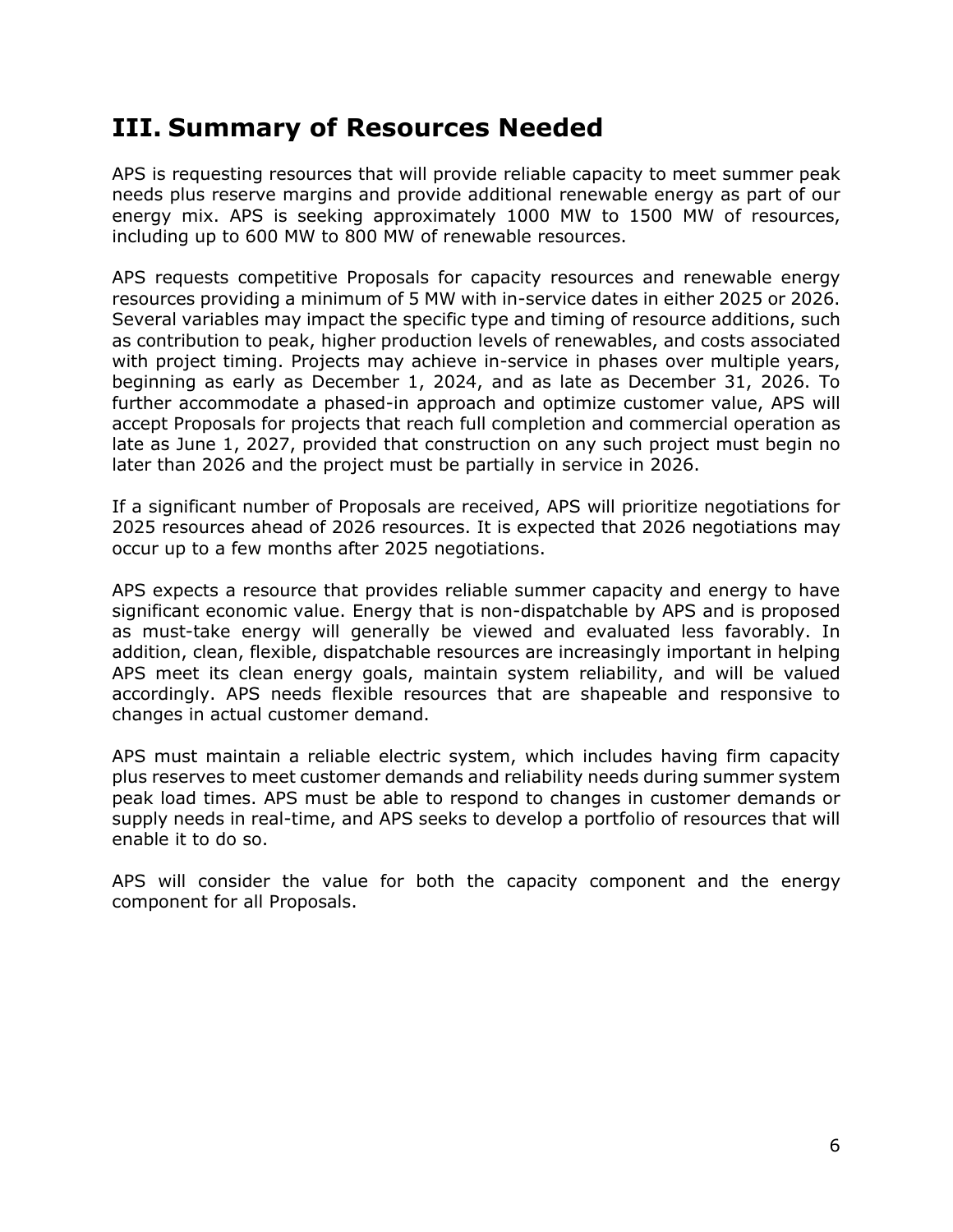# <span id="page-6-0"></span>**IV. Eligible Respondents and Resources**

### **A.Respondent Experience**

APS is seeking Respondents that have demonstrated significant previous experience developing resources (or resource options) of a similar nature to those resources included in Respondent Proposal(s).

For any Proposal with a project size greater than 25 MW, Respondent must demonstrate that it and its Partner(s), as applicable have previously developed a project to the point of commercial operation that is at least 50% of the MW or MWh of the size of the proposed project and have been operational for electric grid service for at least three years with an average annual availability greater than 90%.

In the case of a Proposal with a project size less than or equal to 25 MW, Respondent must demonstrate that it and its Partner(s), as applicable, have previously developed a project to the point of commercial operation that is at least ten percent (10%) of the size of the proposed project, and that is of similar technology.

Information about other characteristics that speak to Respondent experience is solicited in PowerAdvocate and will be considered in the Proposal evaluation process.

### **B.Front of the Meter Resources**

APS will accept Proposals for existing or new resources for the following supply side, or front of the meter ("FTM"), technologies (either stand-alone or in combination, such as solar plus storage):

- Solar
- Energy Storage
- Wind
- Biomass/Biogas
- Geothermal
- Landfill Gas
- Reciprocating Units
- Simple cycle combustion turbines
- Combined cycle combustion turbines
- Hybrid resources (alternating current ("AC") coupled)

APS will not accept Proposals for transactions not directly backed by a specific generating asset or utility system, such as call options or wholesale market products. In addition, APS is seeking Proposals for FTM resources that operate autonomously and can be controlled remotely with the APS Automatic Generation Controls ("AGC"), with an interface to APS's Energy Management System ("EMS") through APS's Remote Terminal Unit ("RTU") to be installed at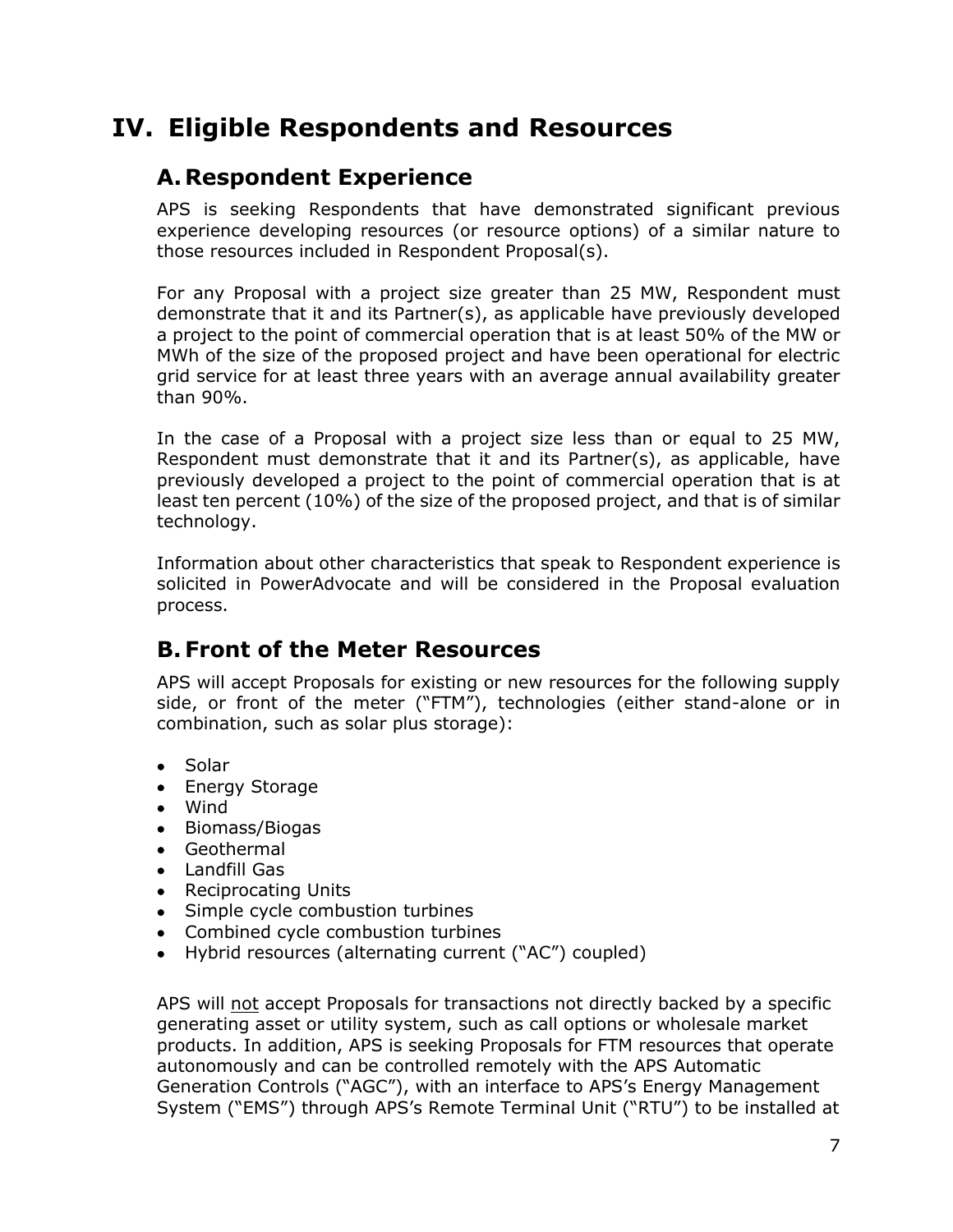the Respondent's project site. APS may include the associated capacity and energy sold to APS for use in the California Independent System Operator ("CAISO") Energy Imbalance Market. APS will accept Proposals that offer a minimum of 5 MW per site with a preference for Proposals greater than 200 MW. For Proposals that combine technologies, the aggregate offering must be 5 MW or greater. To safeguard system integrity and mitigate risk, APS prefers proposed resource interconnection configurations that limit any single point of failure to 400 MW.

# **C. Behind the Meter Resources**

APS will accept Proposals for the following demand side, or behind the meter ("BTM"), resources or programs (either singular or in combination):

- Demand Response (both commercial & industrial and residential)
- Energy Efficiency

For BTM resources, APS is seeking Proposals that offer a minimum of 5 MW and aggregate APS customer load accordingly. For Proposals that combine resources or programs, the aggregate offering must be 5 MW or greater. Any Respondent that submits a Proposal for a BTM resource should consider whether such resource could be capable of AGC control by APS and potential use in the CAISO Energy Imbalance Market. Proposals that include such capability may be more favorably evaluated than those that do not.

# **D.Site/Land Control**

APS expects each Respondent to demonstrate sufficient site control, effective as of Proposal submission and continuing through the term of the associated agreement with APS. The types of agreements that can be used to demonstrate site control appear as a drop-down selection within each technical data sheet under the "Technical Data" tab in PowerAdvocate and do not include a letter of intent or any other similar non-firm agreement. Additionally, APS expects any Proposal for a resource to be developed wholly or partially on state-owned land to demonstrate that Respondent is scheduled for lease approval on the AZ State Land Board of Appeals Meeting Notice and Agenda on a date before Proposals are shortlisted (August 2022) to satisfy APS's site control requirement. APS will NOT consider any Proposal for a facility to be developed on an existing APSowned site.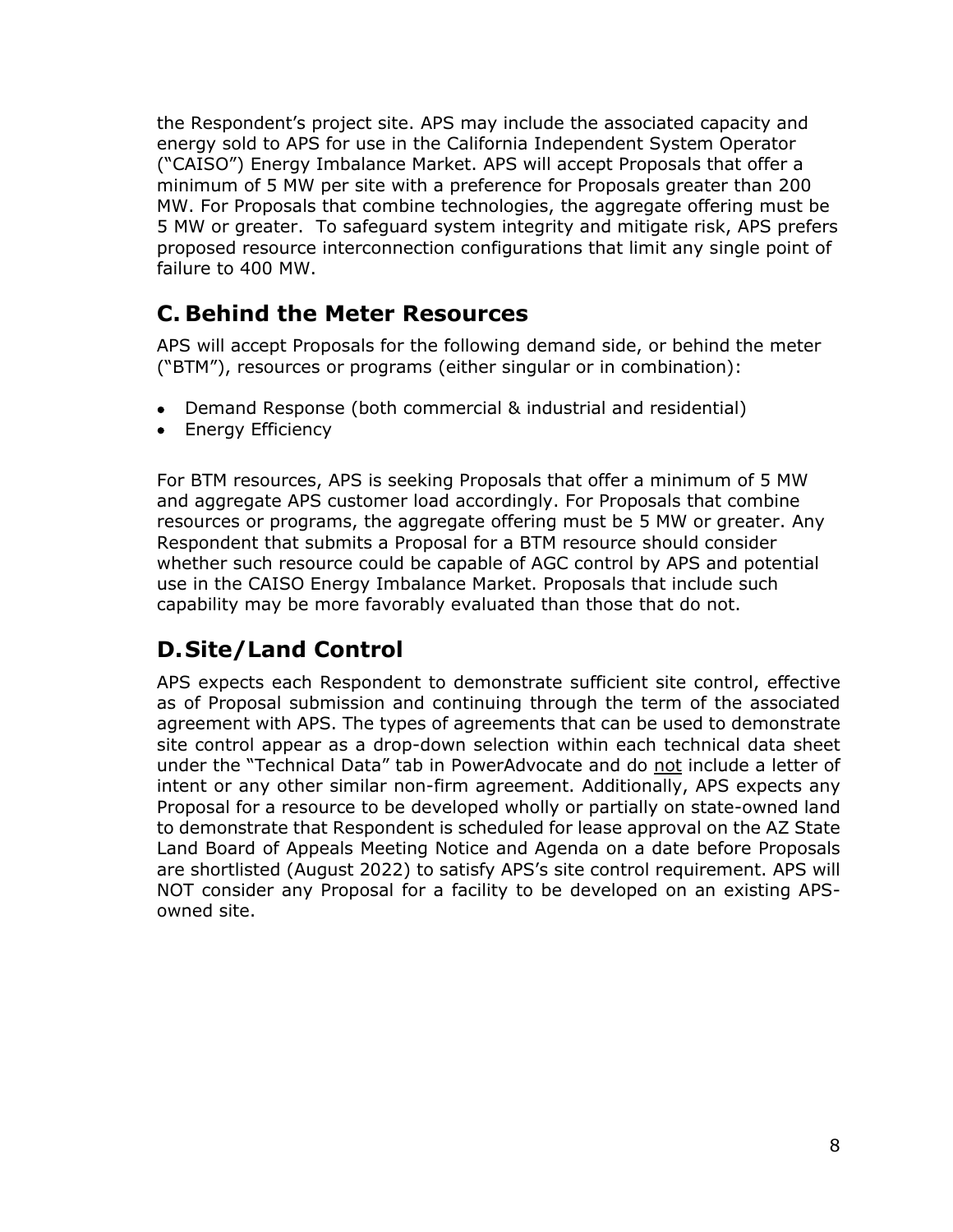# <span id="page-8-0"></span>**V.Eligible Transaction Structures**

APS will evaluate Proposals that incorporate any one of the transaction structures included in the list below. APS expects Respondents to submit a copy of the relevant term sheet, redlined to reflect Respondent's required modifications, if any. APS's term sheets for each type of transaction structure can be found in the "Download Documents" tab in PowerAdvocate.

#### **Power Purchase Agreement ("PPA"):**

- Renewable energy Tolling\*
- Renewable energy plus energy storage Tolling\*
- Renewable energy
- Energy storage Tolling\*
- Thermal Tolling

#### **Build-Transfer Agreement ("BTA"):**

- Renewable energy
- Renewable energy plus energy storage
- Energy Storage

#### **Load Management Agreement:**

- BTM demand response programs
- BTM energy efficiency programs

\*For Proposals offering a PPA or tolling agreement structure (other than for a thermal resource), APS prefers that Proposals incorporate an option for APS to ultimately purchase the resource.

**NOTE: If the Respondent's Proposal represents a combination of technologies, it is incumbent upon the Respondent to review the term sheet applicable to each type of technology and include any applicable term sheet as part of its Proposal, together with any required modifications described above.**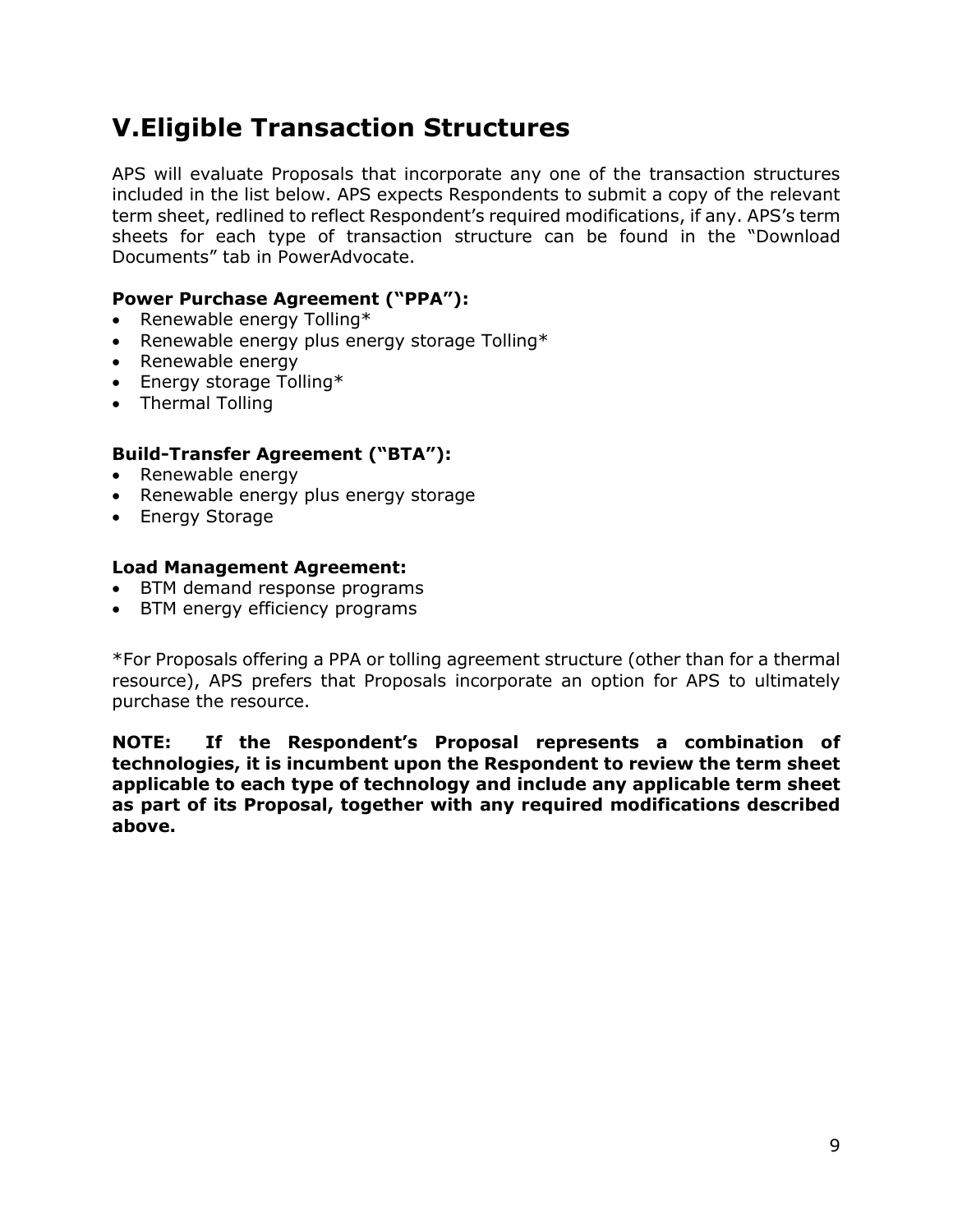# <span id="page-9-0"></span>**VI. Proposal Pricing**

# **A. General**

APS expects final Proposal pricing to include all costs, including but not limited to interconnection network upgrade costs, financing costs, energy delivery costs, project direct interconnection costs, and provision of required collateral for pre-and post-development security. If specific interconnection costs are not known, Respondents are expected to make reasonable estimates and include those in their Proposal pricing. More specific information about pre-and postsecurity is set forth in Section VI.C. Pricing should assume the tax credit strategy applicable to the Proposal, as set forth in Appendix B and described in Respondent's Executive Summary. Pricing should also assume only such antidumping duty/countervailing duty ("AC/CVD") tariffs as apply to the Proposal at the time of submission and not any tariffs that may result from the current Department of Commerce investigation. The potential impact of any future AD/CVD tariffs that could be imposed in the future, and Respondents' risk mitigation strategies therefor, should be addressed in the Executive Summary as set forth in Appendix B.

Respondents should note that the "Pricing" tab in PowerAdvocate is not used for this RFP. Instead, APS expects Respondent to provide Proposal pricing with each applicable technical data sheet under the "Technical Data" tab in PowerAdvocate. All prices must be clearly stated in United States Dollars. Failure by a Respondent to include all costs in Proposal pricing, which enables fair comparison of all Proposals, may result in a Respondent's Proposal being eliminated from further evaluation.

# **B. Pricing Structure**

APS expects the Proposal price for a PPA tolling agreement to either be fixed for the duration of the proposed agreement term or to escalate at a fixed annual escalation rate. APS will not accept Proposals with escalation rates tied to any index, with the exception of the specific indices applicable to solar and battery storage technologies as described below. APS acknowledges the current uncertainty associated with tariffs, supply chain, and logistics for solar panels and batteries. To manage that uncertainty while also enabling fair comparison of prices for all Proposals, APS requires that Proposals for solar and/or battery storage resources include pricing based on costs expected at the time of Proposal submission. Then, APS requires that each Respondent indicate the weighted average impact of each of the indices listed below on the total Proposed price. Proposal pricing would be subject to fluctuations in the following indices, in proportion to the weighted averages proposed by Respondent, until contract execution:

- Marine cargo Freightos FBXO1 Index
- Overland freight Bureau of Labor Statistics Index # PCU484121484121
- Steel CME Group CRU Index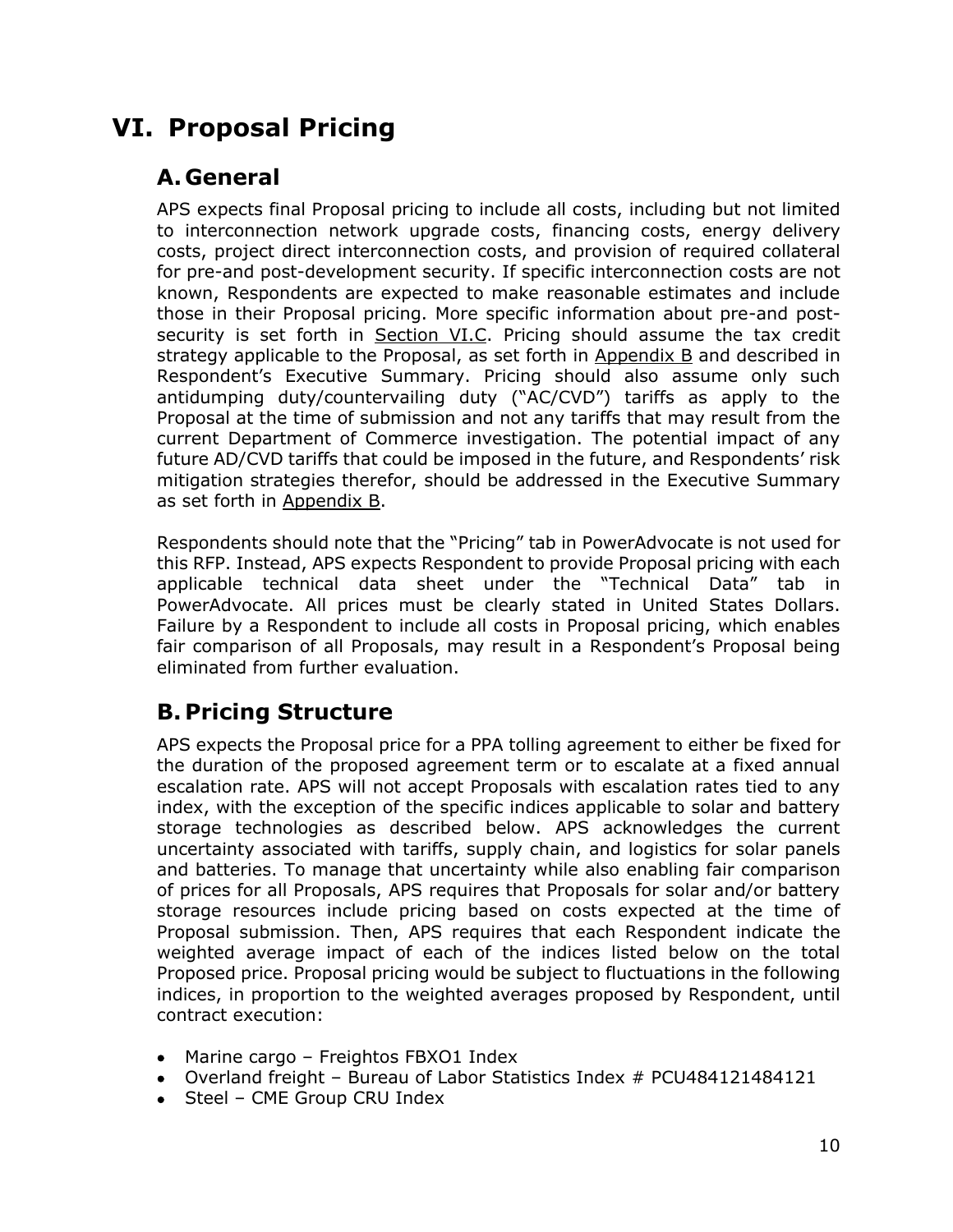- Aluminum Mining.com Aluminum Index
- Copper Mining.com Copper Index

In addition, the price of materials such as lithium carbonate and polysilicon may also materially impact the pricing of solar and battery storage Proposals. APS has not included specific indices for those materials in the weighted average, but is interested in knowing each Respondent's assessment of the impact of price fluctuations for such materials on its Proposal(s). That assessment should be included in the appropriate fields where requested in PowerAdvocate.

APS anticipates that during negotiations for any solar or battery storage resource with index-based pricing that there will be established a price cap, above which APS would expect to terminate negotiations.

# **C. Collateral**

APS requires collateral to be posted, in the form of cash or a letter of credit only, to secure Respondent's obligations in connection with any transaction contracted for as a result of this RFP. In the case of a letter of credit, it must be in the form and from an issuing bank acceptable to APS in its sole discretion. As described in Section VI.A, APS requires that all costs of such collateral be included in Proposal pricing. The following information should be used by each Respondent to determine the collateral that will be required in connection with its Proposal(s) and to include the costs of such collateral in Proposal price accordingly.

| <b>Resource</b>                  | <b>Contract</b><br><b>Structure</b> | <b>Contract</b><br><b>Execution</b> | <b>Post COD</b>                                |  |
|----------------------------------|-------------------------------------|-------------------------------------|------------------------------------------------|--|
| New Energy Storage               | <b>PPA</b>                          | \$70/kWh                            | \$55/kWh                                       |  |
| <b>Existing Energy Storage</b>   | <b>PPA</b>                          | \$55/kWh                            | \$55/kWh                                       |  |
| New Energy Storage               | <b>BTA</b>                          | \$70/kWh                            | \$55/kWh held until<br>warranty period expires |  |
| New Renewable or<br>Thermal      | <b>PPA</b>                          | \$100/kW                            | \$40/kW                                        |  |
| Existing Renewable or<br>Thermal | <b>PPA</b>                          | \$40/kW                             | \$40/kW                                        |  |
| Renewable                        | <b>BTA</b>                          | \$100/kW                            | \$40/kW held until<br>warranty period expires  |  |
| Energy Efficiency (EE)           | Load Mgmt.<br>Agreement             | \$100/kW                            | \$40/kW                                        |  |
| Demand Response (DR)             | Load Mgmt.<br>Agreement             | \$100/kW                            | \$40/kW                                        |  |

*\*If a combined technology is being offered (i.e., solar plus battery storage), the higher of the two collateral requirement amounts (in such case, battery storage) is the collateral requirement that must be used.*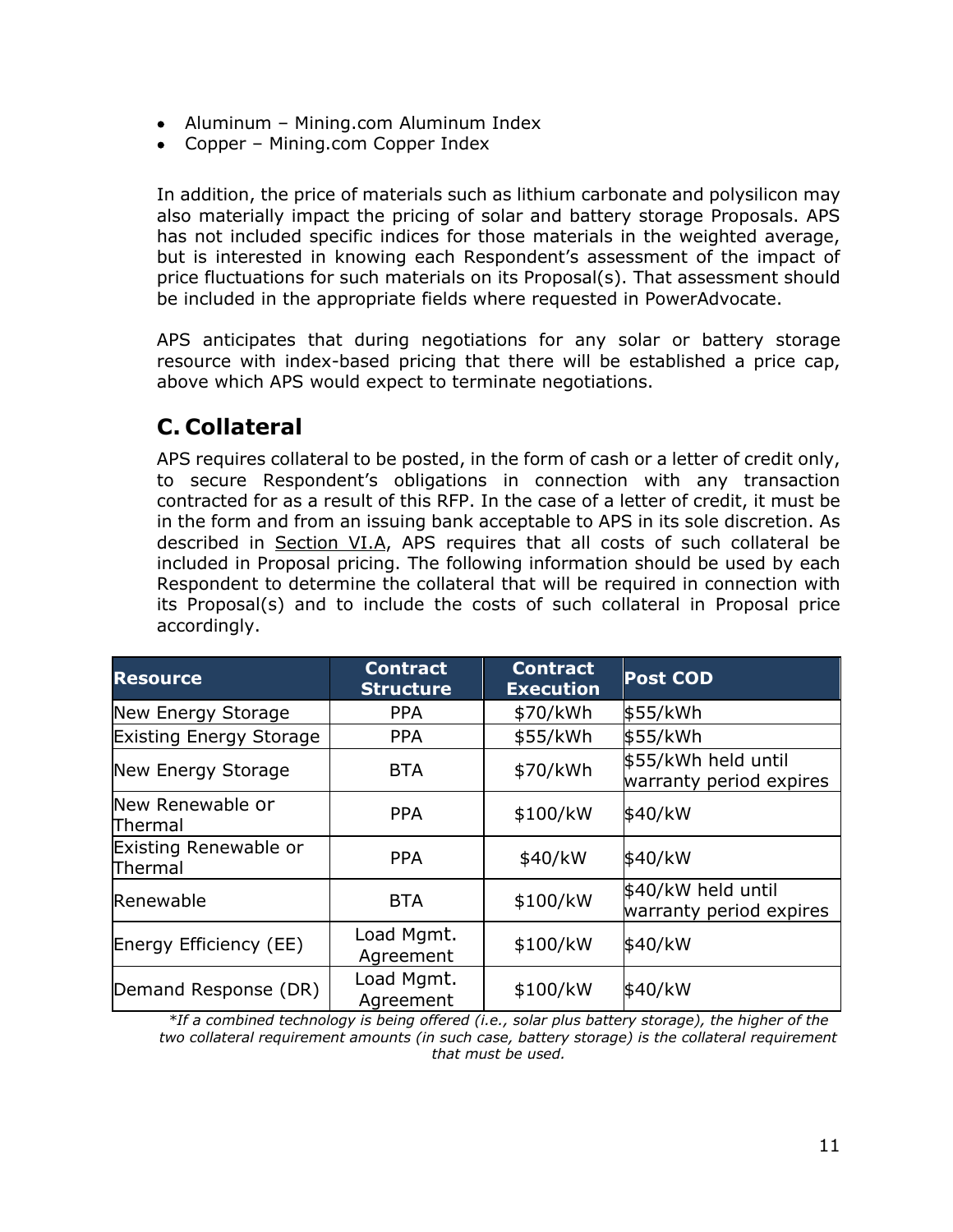# **D. Interconnection**

The following information is intended to guide Respondents as they consider the interconnection of their proposed resources and include all the associated costs in their Proposal pricing. Note, however, that nothing in this Section VI.D. or elsewhere in this RFP is intended to provide definitive guidance to any potential Respondent regarding the specifics of the interconnection process that may apply to the Respondent's proposed facility.

APS is seeking Proposals that interconnect directly to the APS transmission system. Each Respondent must demonstrate that it has or can secure firm transmission for delivery from the facility to the APS transmission system for the entire proposed term of the relevant transaction. Respondents should be aware that connection to an APS substation may not guarantee connection to the APS transmission system as required. Any additional firm transmission service needed to connect a proposed facility to the APS transmission system is the Respondent's responsibility and should be included in the Respondent's Proposal.

Respondents are advised to review the most complete and up-to-date information regarding interconnection on APS's Open Access Transmission Tariff ("OATT"). [http://www.oasis.oati.com/azps/index.html.](http://www.oasis.oati.com/azps/index.html)

- **1. Interconnection Application and Studies:** APS recognizes that the timeline for executing an interconnection agreement is critical in the development process. For purposes of this RFP, APS will not require any Respondent to enter the APS interconnection queue process unless and until its Proposal is selected for Shortlist evaluation, which APS expects to determine on or around September 1, 2022. Respondents should note that there are locations within the APS system that have more interconnection requests than other locations; the application processing time for those more active locations may be greater. Each proposed facility must be constructed and interconnected to meet proposed capacity and energy deliveries by the in-service dates established in this RFP. The interconnection queue at each location is available to the Respondents at the APS OASIS site referenced above. Nevertheless, each Respondent is responsible for performing its diligence regarding the interconnection process and determining when it should submit its application to the APS interconnection queue and otherwise participate in the interconnection process to meet the requirements of this RFP.
- **2. Energy Delivery Costs:** Pricing included in any Proposal must be based on delivery to the APS system. If the Respondent proposes to interconnect directly to the APS system, all losses between the generating station and the demarcation point for equipment ownership and transfer to APS (typically referred to as the Delivery Point in the relevant agreement with APS) are the Respondent's responsibility. If the Respondent proposes to interconnect to another utility's system, all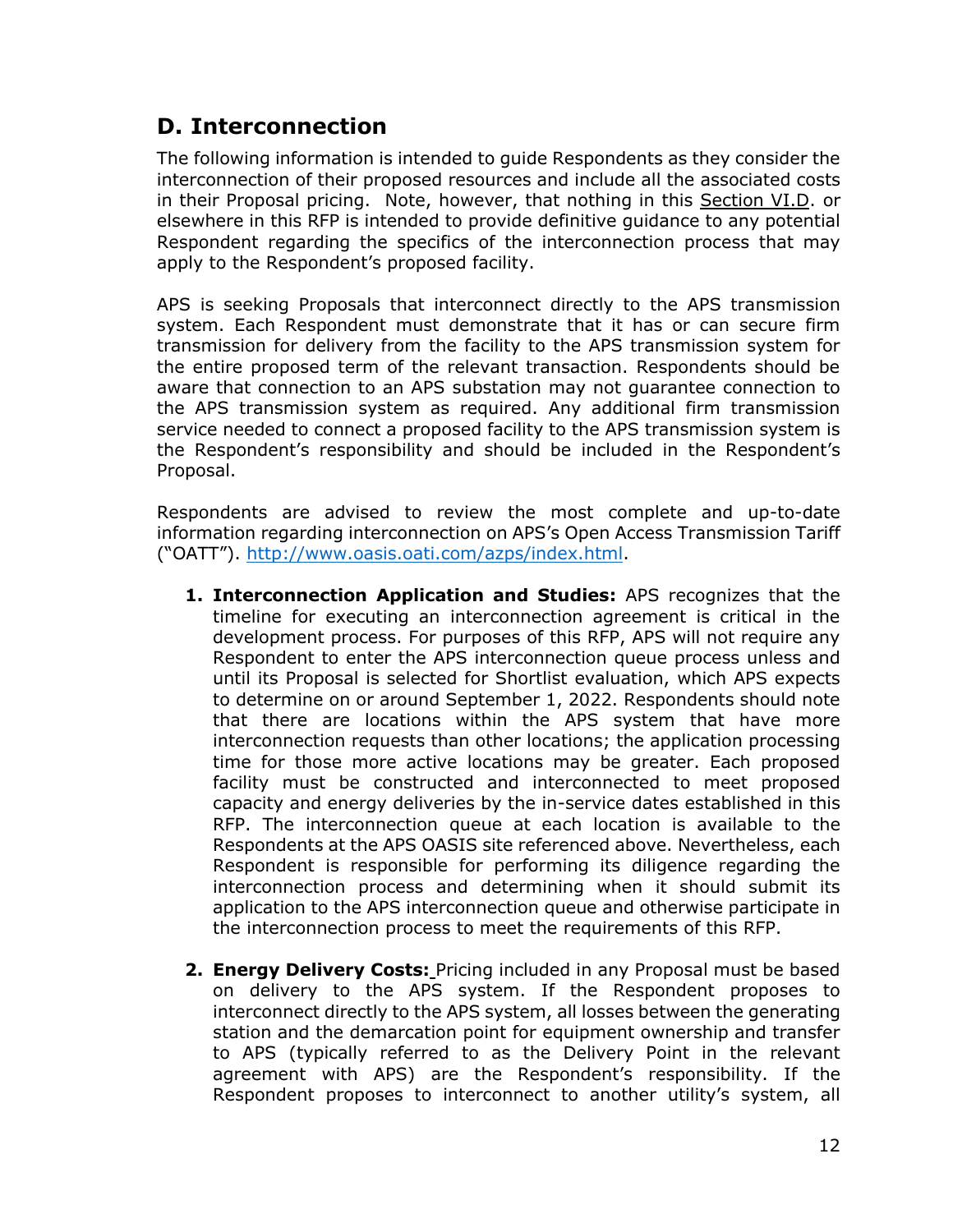transmission wheeling costs to transmit project energy to the APS system on a firm basis are also the Respondent's responsibility and must be included in the Proposal price.

**3. Project Interconnection Costs:** Each Respondent must include reasonable interconnection cost estimates as part of its submitted Proposal. Interconnection costs must be provided within the appropriate technical data sheet under the "Technical Data" tab in PowerAdvocate. Respondents may, at their discretion, utilize third-party consultants to determine accurate interconnection estimates. A detailed description of such interconnection costs must accompany each Proposal and include a breakdown of the significant equipment costs. For interconnection related questions or information, please contact:

APS Interconnections e-mail: INTERDEV@apsc.com URL:<http://www.oatioasis.com/azps/index.html>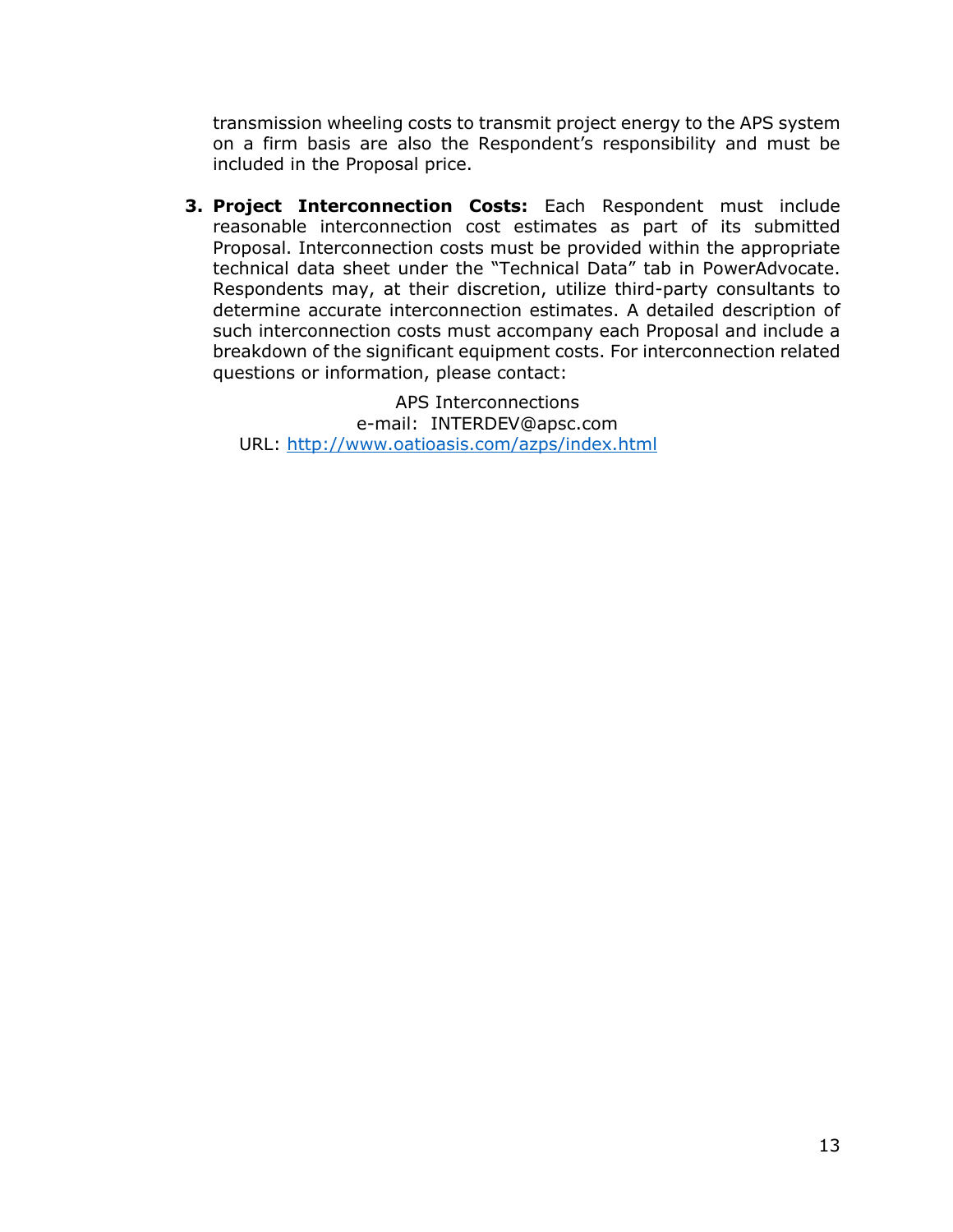# <span id="page-13-0"></span>**VII.Technical Requirements**

APS expects Respondents to provide technical information for each resource in the appropriate technical data sheet found in the "Technical Data" tab in PowerAdvocate. The technical data sheets identify specific criteria used to calculate the expected energy production for the proposed facility. Although APS has provided certain default assumptions based on industry standards, Respondents may use criteria that differ from these assumptions by identifying the difference and reason for this variation. The energy production profile submitted by each Respondent must be calculated based on the same set of technical criteria supplied to APS by the Respondent in the technical data form.

All available capacity, energy, and ancillary services are for use exclusively by APS. Ancillary services may include frequency response, spinning reserve, non-spinning reserve, reactive power control, fixed power factor, and automatic voltage regulation. Any Proposal for a generating or energy storage resource must include pricing for the proposed resource for any preceding ancillary service capabilities included in the Proposal.

The following sections list additional minimum requirements for each technology type and "APS Preferences" associated with each. Satisfaction with any APS Preferences is not required for a Proposal to be deemed conforming. Proposals that contain more of the APS Preferences may be more competitive than those with fewer APS Preferences.

### **A.Energy Storage**

- **1. Requirements:** Any energy storage Proposal must conform to the requirements for all Proposals set forth in Section IX and the following requirements:
	- a. Transaction Structure. PPA or tolling agreement term at least five (5) years and not more than twenty (20) years. If the proposed term is something other than ten (10) years, Respondent must provide indicative ten (10)-year pricing in its Executive Summary, as described in Appendix B.
	- b. Technology. Proposals may include only the following technologies:
		- i. Battery energy storage system ("BESS")
		- ii. Flywheel
		- iii. Pumped storage hydropower
		- iv. Compressed air energy storage system ("CAES")
		- v. Other energy storage technologies that meet the minimum requirements of this RFP
	- c. Technical Characteristics
		- i. Any proposed facility must meet all BESS safety requirements specified in the APS "Appendix W" (which specifies APS's safety standards and will be provided to Respondents separately through PowerAdvocate), which can be found in the "Download Documents" tab in PowerAdvocate. Proposal pricing shall include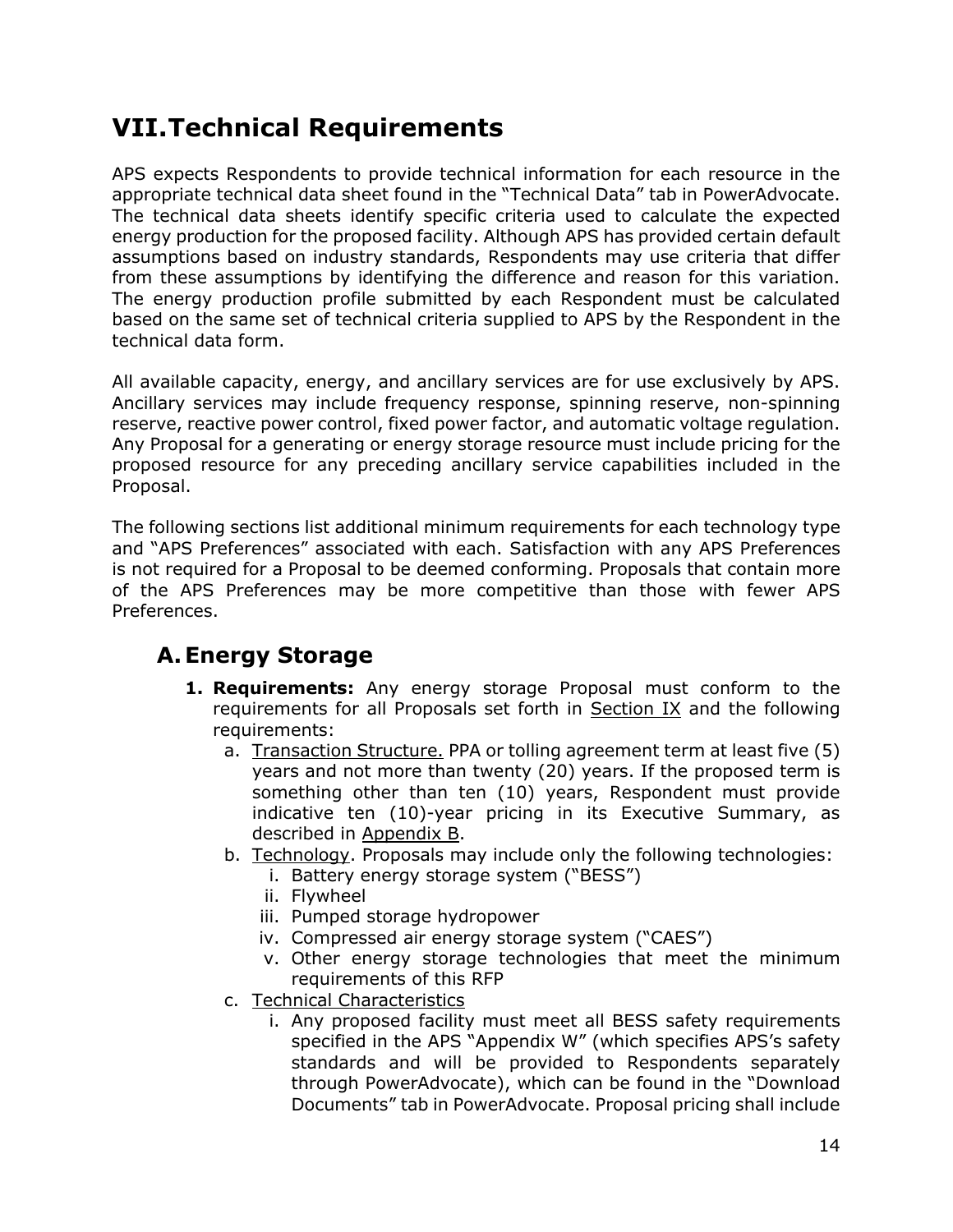all testing, equipment, and design necessary to satisfy such safety requirements.

- ii. Any proposed facility must be capable of operating within the 50-year Extreme Annual Design Conditions, as detailed in the American Society of Heating, Refrigeration, and Air Conditioning Engineers ("ASHRAE") Handbook, using a weather station nearest to the project location, at 100% of the proposed contract capacity discharging for a minimum of four (4) consecutive hours.
- iii. Proposed projects must allow for 365 equivalent cycles per year with an average annual state of charge of 50%. To maximize the flexibility that APS seeks, the 365 annual cycles can assume days where the resource is cycled more than once and days where the resource is not cycled at all. Information related to alternate duty cycles can be included in the Executive Summary. Respondents are encouraged to propose other technical or commercial methods that will enable APS flexibility to adjust the number of annual cycles over the term of the agreement (i.e., adjustments/credits, cycle banking, etc.)
- iv. Any proposed facility must be capable of satisfying a monthly availability requirement (as that term is defined in the applicable agreement with APS) of at least 97% for non-summer periods and 98% for summer periods during the term of the agreement.
- v. If included as a hybrid resource to utilize the value of the ITC, BESS must be capable of grid charging post expiration of the ITC.
- vi. BTA agreements must be AC coupled and include an augmentation plan.
- vii. PPA proposal pricing does not require an augmentation plan and can either be AC or DC coupled.
- **2. Preferences:** Though not required, APS prefers the following characteristics in Proposals for energy storage resources:
	- a. APS prefers a technology that has already undergone safety testing, safety evaluations, and safety designs, as evidenced by test results and other supporting documentation included in the Proposal in accordance with "Appendix W" (which specifies APS's safety standards and will be provided to Respondents separately through PowerAdvocate). Proposals that plan to undergo safety testing, safety evaluations, or safety designs for the proposed technology after contract execution will be viewed less favorably.
	- b. APS prefers a facility able to deliver the full proposed contract capacity for a duration of longer than four (4) consecutive hours to meet peak needs.
	- c. APS prefers a facility located in APS's service territory and interconnected to APS's transmission or sub-transmission system (69kV or higher).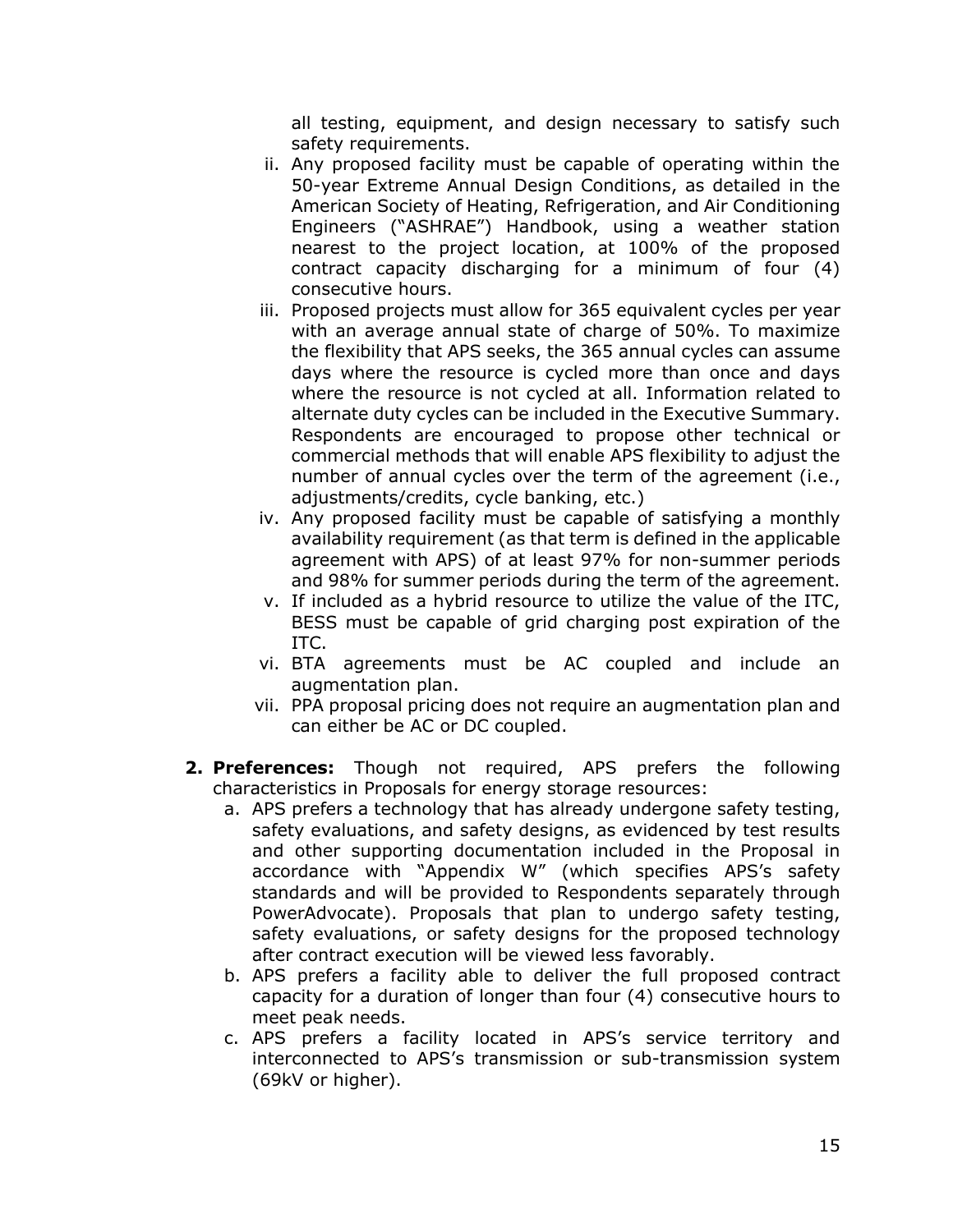- d. APS prefers a facility that charges in a timeframe as close to matching the amount of time it takes to discharge and does not derate the power capacity of the facility as it reaches the high or low end of the state of charge. A facility with the ability to have more than one equivalent cycle per day will be viewed favorably.
- e. APS prefers land owned by the developer or purchase option. For land lease agreements, APS prefers at least 42 years.
- f. APS prefers a facility that can provide reactive capabilities in excess of the minimum Interconnection Requirements and can also provide reactive capabilities without the need to be producing real power (i.e., grid-sourced reactive power).

### **B. Renewable Energy Technologies**

- **1. Requirements:** Any renewable energy technology Proposal must conform to the conforming requirements for all Proposals outlined in Section IX and the following requirements.
	- a. Transaction Structure. PPA or tolling agreement term at least five (5) years and not more than twenty (20) years, or build own transfer agreement. If the proposed term is something other than ten (10) years, Respondent must provide indicative ten (10)-year pricing in its Executive Summary, as described in Appendix B. The PPA or tolling agreement must give APS ownership of all environmental attributes, as that term will be defined therein.
	- b. Technology. Eligible renewable energy resources are those defined in A.A.C. R14-2-1802(B): Eligible Renewable Energy Resources are applications of the following defined technologies that would otherwise be used to provide electricity to APS customers:
		- i. Biogas Electricity Generator
		- ii. Biomass Electricity Generator
		- iii. Eligible Hydro Facilities
		- iv. Fuel Cells that Use Renewable Fuels
		- v. Geothermal Generator
		- vi. Hybrid Wind and Solar Electric Generator
		- vii. Landfill Gas Generator
		- viii. Solar Electricity Resources
		- ix. Wind Generator
	- c. Technical Characteristics
		- i. Renewable energy projects must offer operational flexibility, which can be achieved through a tolling agreement structure or a PPA that includes curtailment rights. Proposals should be clear about the operational flexibility being offered and how that flexibility can be maximized to achieve the greatest value for APS.
		- ii. Any proposed facility must be capable of operating within the fifty-year Extreme Annual Design Conditions, as detailed in the ASHRAE Handbook, using a weather station nearest to the project location at 100% of the proposed contract capacity.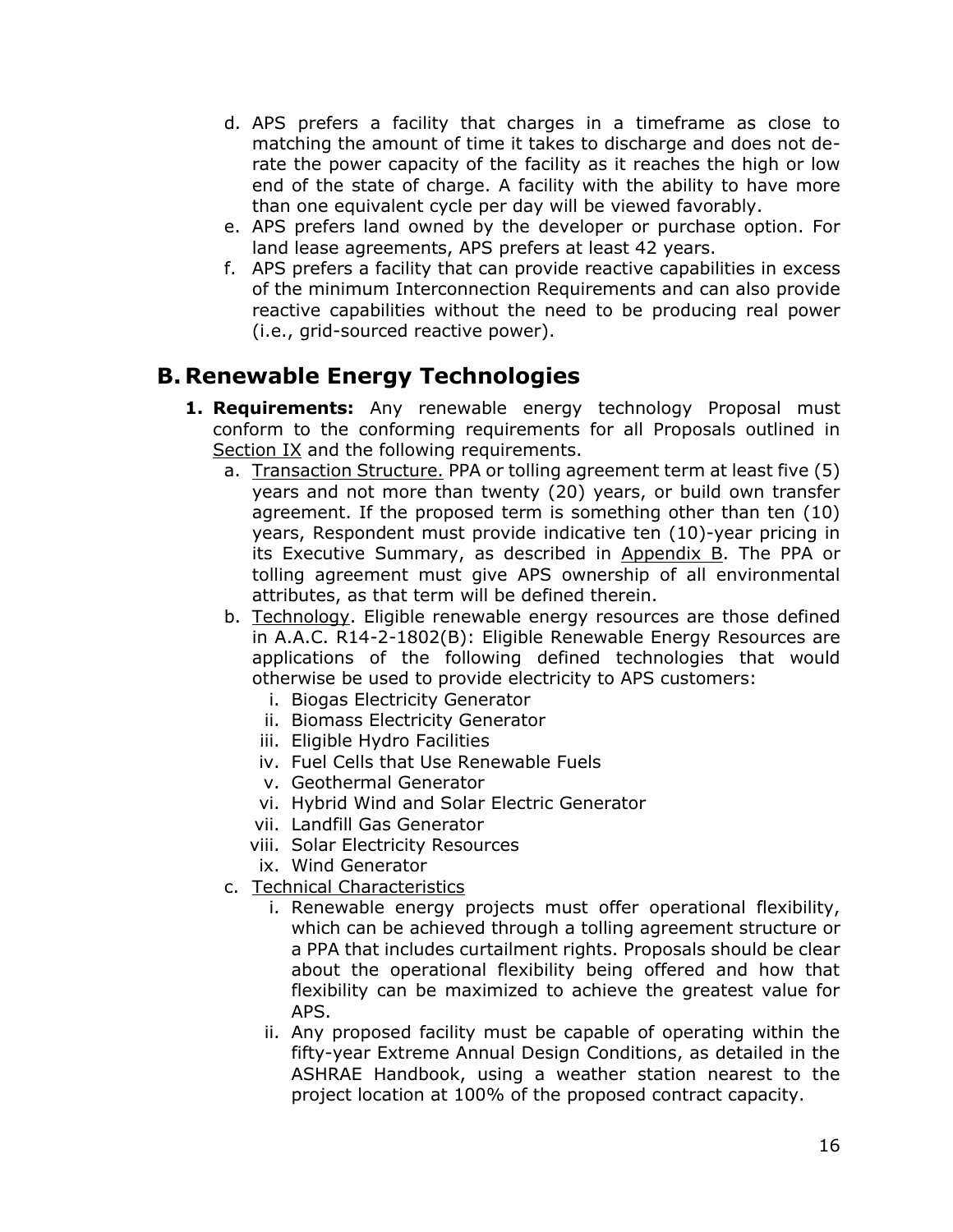- iii. Any Proposal for a solar photovoltaic facility shall include four (4) hourly production profiles (i.e., 8760 profiles), which represent the hourly output of the project at the APS Delivery Point in Mountain Standard Time ("MST") for years 2006, 2007, 2009 and Typical Meteorological Year ("TMY"). The TMY, 2006, 2007, and 2009 profiles shall be based on site-specific data derived from National Renewable Energy Laboratory ("NREL") Solar Prospector in .tmz and .csv file formats.
- iv. Any Proposal for a wind facility shall provide on-site wind data used in preparing 8760 production profiles as well as the method(s) for collecting on-site wind data in the
- v. spreadsheet found in the "Download Documents" tab in PowerAdvocate
- **2. Preferences:** Though not required, APS prefers the following characteristics in Proposals for renewable energy resources:
	- a. APS prefers a facility that maximizes the amount of energy production that it will generate and deliver during the months of June through September between the hours of 3:00 pm and 9:00 pm Arizona time.
	- b. APS prefers a facility that can provide reactive capabilities in excess of the minimum Interconnection Requirements and can also provide reactive capabilities without the need to be producing real power (i.e., grid-sourced reactive power).

### **C. Energy Efficiency**

**1. Requirements:** Any Proposal for energy efficiency or other BTM, nondispatchable resource (referred to herein as "Energy Efficiency") must conform to the minimum requirements for all Proposals outlined in Section IX and the following requirements.

Respondents assume the risk and impact of any future APS rate design changes when submitting a Proposal for an Energy Efficiency resource. In addition, nothing in this RFP shall limit APS's ability to offer its own Energy Efficiency programs in the future, regardless of whether or not it enters into a load management agreement for an Energy Efficiency resource as a result of this RFP.

- a. Transaction Structure. Must offer an energy efficiency resource pursuant to a Load Management agreement that satisfies the terms specified in the term sheet found on the PowerAdvocate "Download Documents" tab for a term of at least five (5) years but not more than ten (10) years. The agreement must permit APS to count any energy savings resulting from the proposed resource toward any established ACC Energy Efficiency goal and/or any other future regulatory requirements.
- b. Technical Characteristics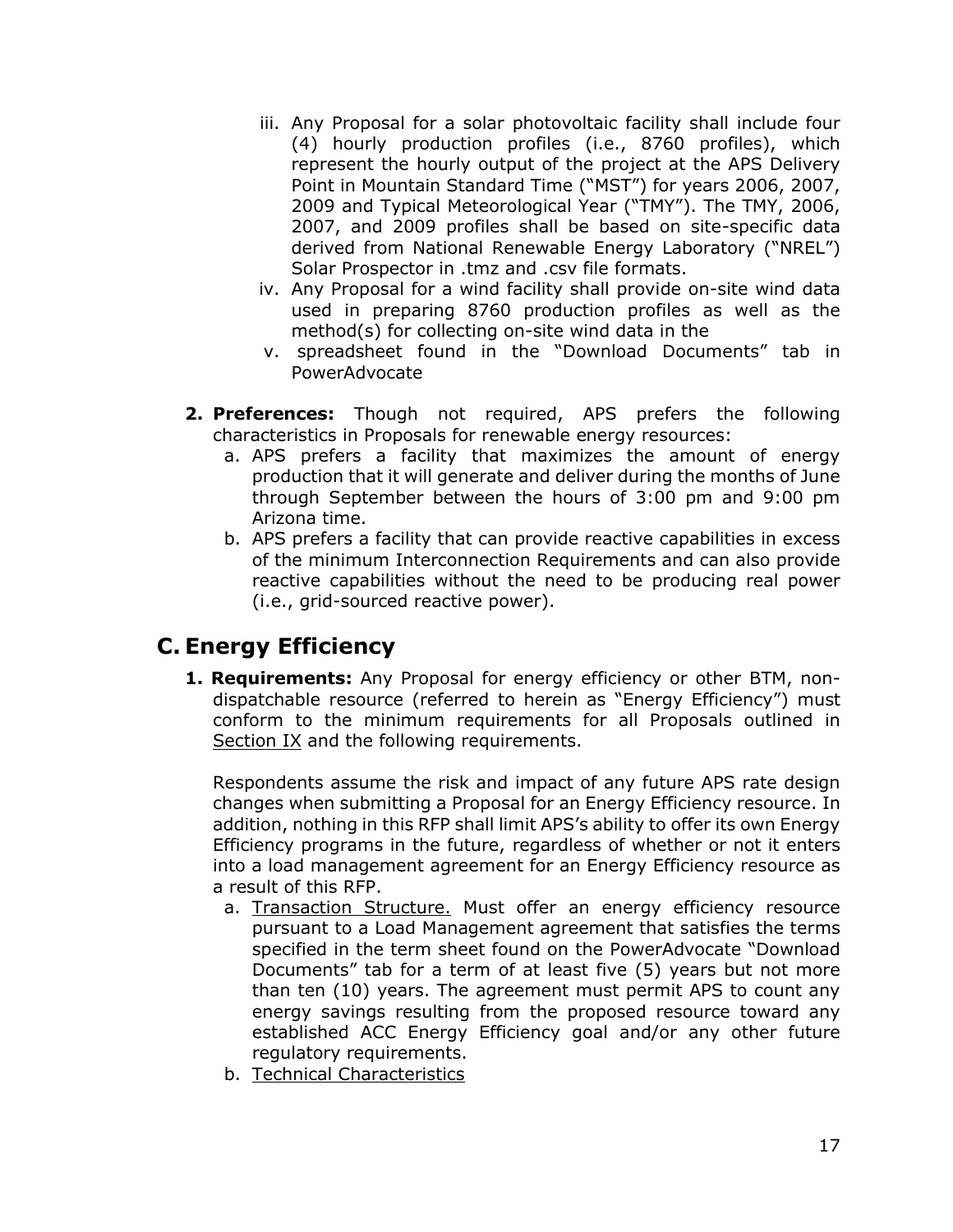- i. Any proposed resource must pass the Societal Cost Test ("SCT") as defined by the ACC Energy Efficiency Standards defined in Arizona Administrative Code R14-2-2401(36). APS will screen all Energy Efficiency Proposals using the SCT as prescribed by the ACC. All Respondents must provide input assumptions and calculations to pass the Societal Cost Test.
- ii. Any proposed resource must be APS-branded.
- iii. Any proposed resource may only aggregate customers within the APS service territory.
- iv. Any Proposal must include a proposed Measurement and Verification Plan ("M&V Plan") to verify actual MWh & MW savings delivered, including estimated costs for implementing the M&V Plan. Load reductions must be verifiable by APS by using then-available APS metering. Resources that are educational in nature only (i.e., do not include tangible energy efficiency products) and do not result in MWh and MW savings delivered are not eligible.
- **2. Preferences:** Though not required, APS prefers the following characteristics in Proposals for energy efficiency programs
	- a. APS prefers a system that passes the Ratepayer Impact Measure ("RIM") test and otherwise demonstrates cost-effectiveness through other tests such as the utility cost test and the participant test.
	- b. APS prefers a system capable of operating at 115° F and twenty percent (20%) humidity, at 100% displaced capacity for a minimum of four (4) consecutive hours.
	- c. APS prefers a system that displaces energy during the months of June through September and between the hours of 3:00 pm and 9:00 pm Arizona time.

### **D.Demand Response**

**1. Requirements:** Any Proposal for demand response or other BTM dispatchable resource (referred to herein as "Demand Response") must conform to the minimum requirements for all Proposals outlined in Section IX and the following requirements.

Respondents assume the risk and impact of any future APS rate design changes when submitting a Proposal to APS. In addition, nothing in this RFP is intended to limit APS's ability to offer its own demand response programs of any type in the future, regardless of whether or not it enters into a demand response load management agreement as a result of this RFP.

Consistent with the premise that APS does not intend to provide multiple compensation streams for the same demand side management services, Proposals may not include capacity already participating in existing APS demand-side incentive programs. In other words, the capacity included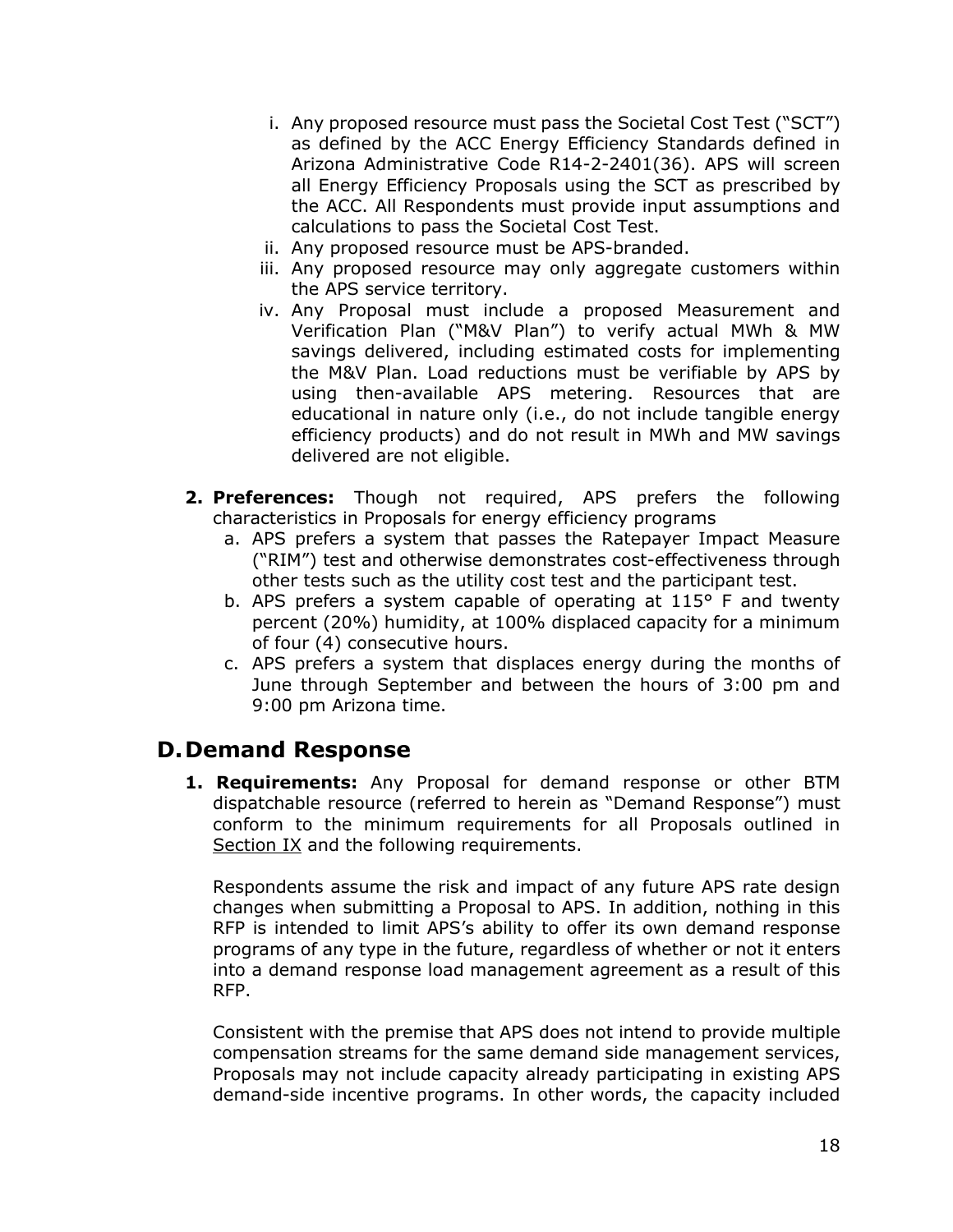in the Proposal must be distinct from capacity that APS has already secured through existing APS demand response programs, including, but not limited to, the residential Cool Rewards, the Commercial/Industrial Peak Solutions program, and the Residential Energy Storage Pilot.

Similarly, while APS does not prohibit distributed demand side management technologies that have received a rebate or been counted towards energy efficiency, demand-side management, or renewable mandates from participating in this RFP, Proposals shall only include DDSRs that are incremental to and not in conflict with their participation in current APS programs. For example, a smart thermostat that received an APS rebate for energy efficiency at the time of installation would be eligible to participate in DDSR aggregation offering demand response services. However, if this same thermostat is currently enrolled in the APS Cool Rewards demand response program, it would be ineligible to offer demand response peak capacity value in a DDSR aggregation. This same thermostat could still participate by providing other grid services, such as load shifting. As another example, from the Residential Energy Storage Pilot, only those enrolled in the data-only portion of the pilot can participate. Customers enrolled in the capacity-sharing portion of the pilot will be ineligible. All Proposals that include dual participation DDSRs should clearly identify these resources in Proposals and clearly demonstrate how they provide incremental grid value. Note that the basis of compensation for these dual participation resources will be limited to their incremental value only after accounting for grid services that APS has already paid for through other mechanisms (i.e., incentives or retail rates). Respondents must also indicate how any grid services they propose for dual participation resources will not conflict with any current grid services that APS has already obtained from these DDSRs while considering potential customer experience issues that could occur related to dual participation (e.g., fatigue from too many demand response and load shifting events).

Proposals may also not include residential, commercial, or industrial customers enrolled on a rate schedule/tariff where third-party providers provide the generation component. These programs/rates currently include Alternative Generation-X, Interruptible Rate Rider, and Critical Peak Pricing-General Service.

- a. Transaction Structure. Must offer a demand response program pursuant to a load management agreement that satisfies the terms specified in the term sheet found on the "Download Documents" tab in Power Advocate with a term of at least five (5) years but not more than ten (10) years. The agreement must permit APS to count any energy savings that result from the proposed program toward any ACC Energy Efficiency goal and/or any other future regulatory requirements.
- b. Technical Characteristics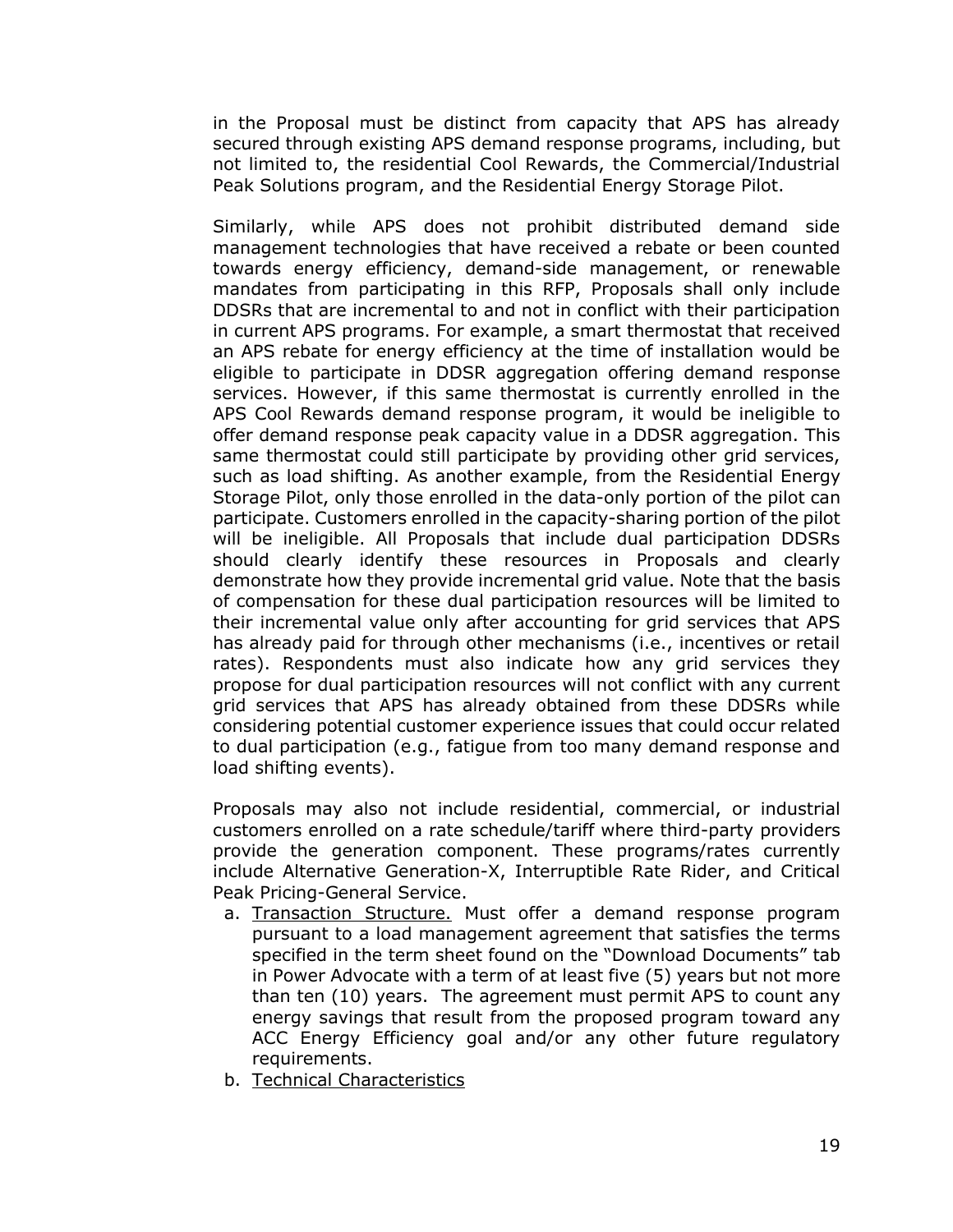- i. Any Proposals must provide for commercial operation and delivery of capacity beginning on June 1, 2025 or June 1, 2026. All Proposals must provide capacity during the months of June through September during each year of the term of the load management agreement (the "Control Season").
- ii. Proposals must offer a minimum of 5 MW of (incremental or additional) capacity per year, aggregated from eligible APS commercial and industrial ("C&I") or residential customer load.
- iii. The resource must be dispatchable a minimum of eighteen (18) times during each Control Season, June through September, during any Program Availability Hour, 4:00 PM to 9:00 PM, Arizona Time.
- iv. The resource must respond with two (2) hours prior notice.
- v. The resource must be capable of delivering guaranteed load reduction for five (5) consecutive hours.
- vi. The resource must be capable of performing for a minimum of three (3) consecutive days.
- vii. The resource must provide one hundred percent (100%) of the contracted load reduction each Monday through Friday and eighty percent (80%) of the contracted load reduction each Saturday, Sunday, July 4th, and Labor Day during the Control Season.
- viii. Load reductions must be verifiable by APS using APS-owned Advanced Metering Infrastructure ("AMI") metering.
- ix. The resource may only aggregate eligible customers within the APS service territory.
- x. The resource must be APS-branded.
- **2. Preferences:** Though not required, APS prefers the following characteristics in Proposals for energy efficiency programs
	- a. APS prefers a resource capable of more than eighteen (18) dispatches per Control Season.
	- b. APS prefers a resource that responds with one (1) hour prior notice. Respondents should explain (in the Executive Summary) if responding with one (1) hour prior notice will result in any cost increase to APS, as compared to a two (2)-hour prior notice requirement.
	- c. APS prefers a resource that can reduce the load for longer than five (5) hours.
	- d. APS prefers a resource that can reduce the load if called upon by APS for five (5) consecutive days or more.
	- e. APS prefers a resource that can provide one hundred percent (100%) of the DR Capacity during all seven (7) days of the week, including July 4th and Labor Day, during the Control Season.
	- f. APS prefers a resource that can be contracted with APS for a shorter term rather than a longer term to enable APS to be responsive to future load changes.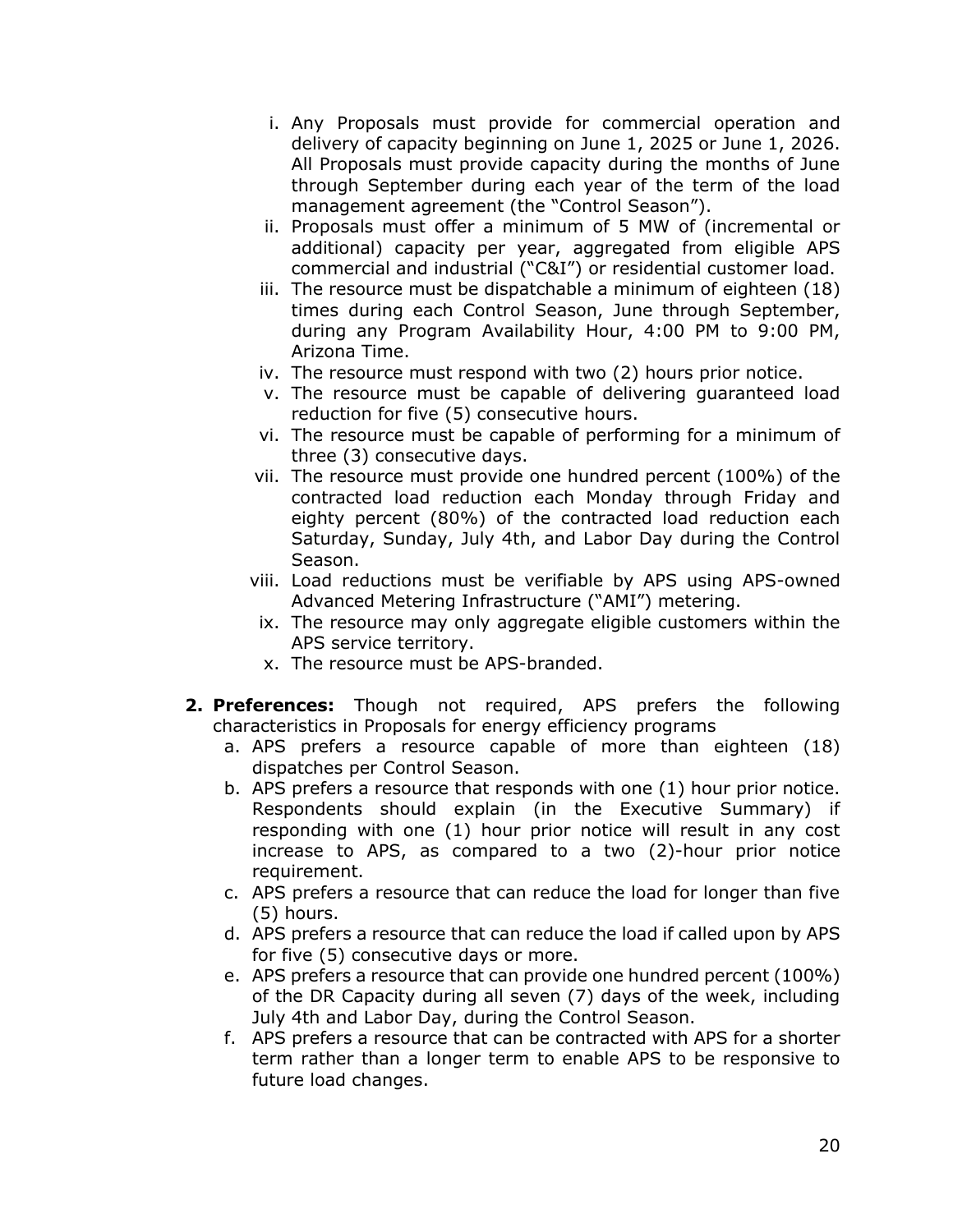### **E. Thermal Generation**

- **1. Requirements:** Any Proposal for a thermal generation resource must conform to the minimum requirements for all Proposals outlined in Section IX and the following requirements.
	- a. Transaction Structure. Must be in the form of a tolling power purchase agreement with a delivery term of at least three (3) years and not more than eight (8) years and a delivery period of May 1 through October 30. Proposals must also include the Respondent's plan, if any, to reduce carbon emissions over the term of the proposed transaction, including through the use of clean hydrogen or by other means. APS considers "clean hydrogen" to be hydrogen produced through means that release few to no carbon emissions during the reaction period.
	- b. Technical Characteristics
		- i. Proposed gas-fired generation resources must be able to connect to a viable interstate natural gas pipeline. APS will evaluate the proposed point of connection to see if any constraints are specific to that location.
		- ii. Proposed resource must have adequate water rights to support performance for the full contract capacity and the proposed term of the tolling agreement.
		- iii. Proposed resource shall be capable of operating at 100% contract capacity for a minimum of six (6) consecutive hours.
		- iv. The Proposed resource must be fully dispatchable by APS using AGC.
		- v. To the extent that carbon allowances are allocated to the proposed resource or part thereof, those allowances must be provided to APS for the term of the associated tolling agreement at no additional charge. APS may allocate them toward its requirements pursuant to any applicable regulatory requirements.
		- vi. APS evaluates gas turbine performance on the following parameters:
			- 1. Assumed elevation of 1,000 ft.
			- 2. June-September temperatures at 105°F and Relative Humidity of 19%
				- a. Equivalent to 115°F and Relative Humidity of 9.5%.
				- b. Assumes inlet cooling
			- 3. October, March-May temperature 73°F and Relative Humidity of 37%
				- a. Assumes inlet cooling
			- 4. November-February temperature 41°F and Relative Humidity of 51%
				- a. Inlet Cooling is assumed off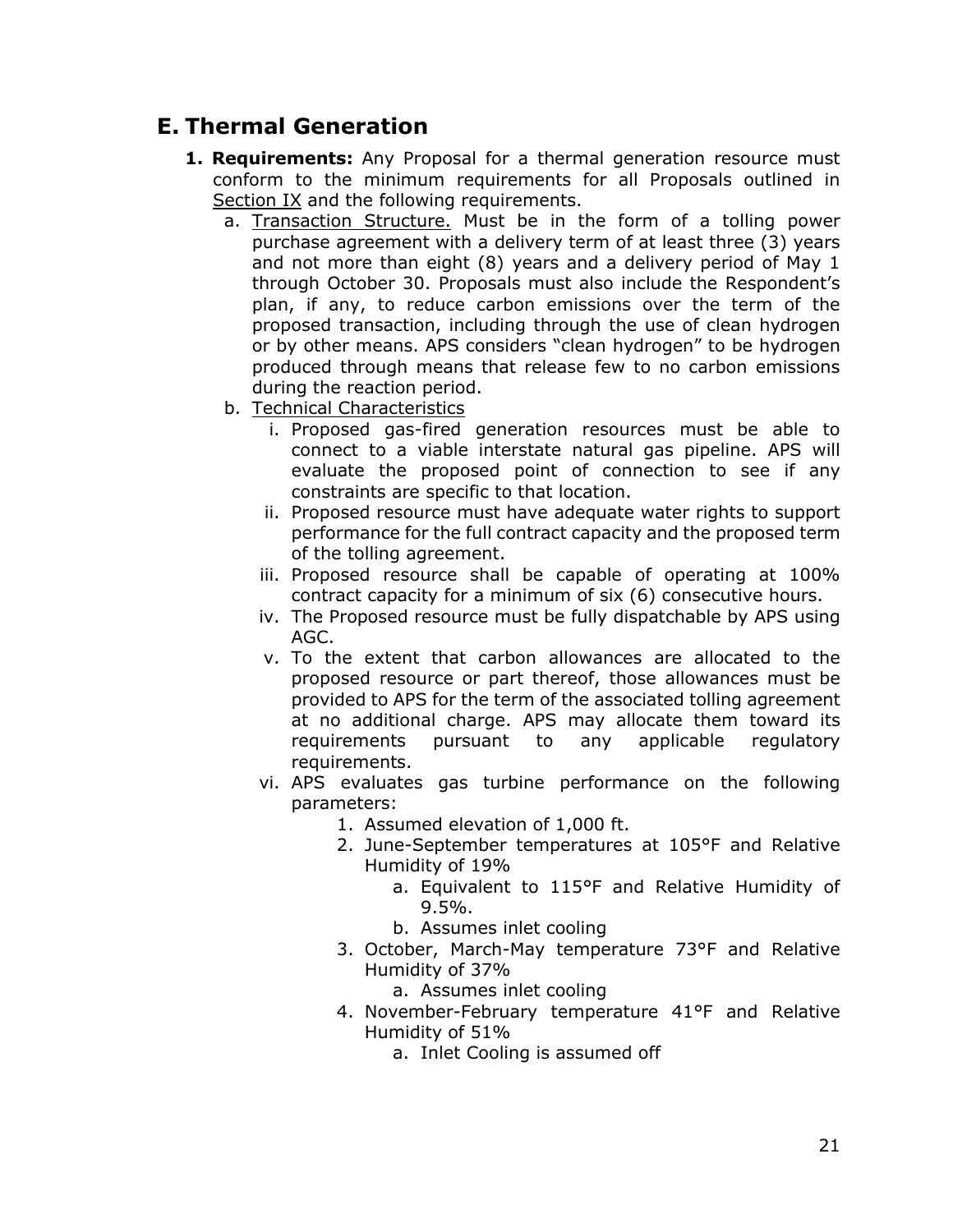- **2. Preferences:** Though not required, APS prefers the following characteristics in Proposals for thermal resources
	- a. APS prefers a resource capable of stable operation at a minimum operating level of twenty-five percent (25%) loading or lower without exceeding the legal limits for emissions (CO, CO2, NOx, SO2, VOC, PM10) pursuant to an applicable air permit or otherwise.
	- b. APS prefers a resource capable of at least two (2) starts per day.
	- c. APS prefers a resource with a minimum ramp rate of ten percent (10%) per minute of summer capacity rating.
	- d. APS prefers a resource capable of full contract capacity at 118°F and Relative Humidity of 20%.
	- e. APS prefers a transaction that allows APS the option to supply any fuel and related gas transportation for delivery to the lateral pipeline interconnection for the facility.
	- f. APS prefers a connection to both the El Paso and Transwestern pipelines for a natural gas resource.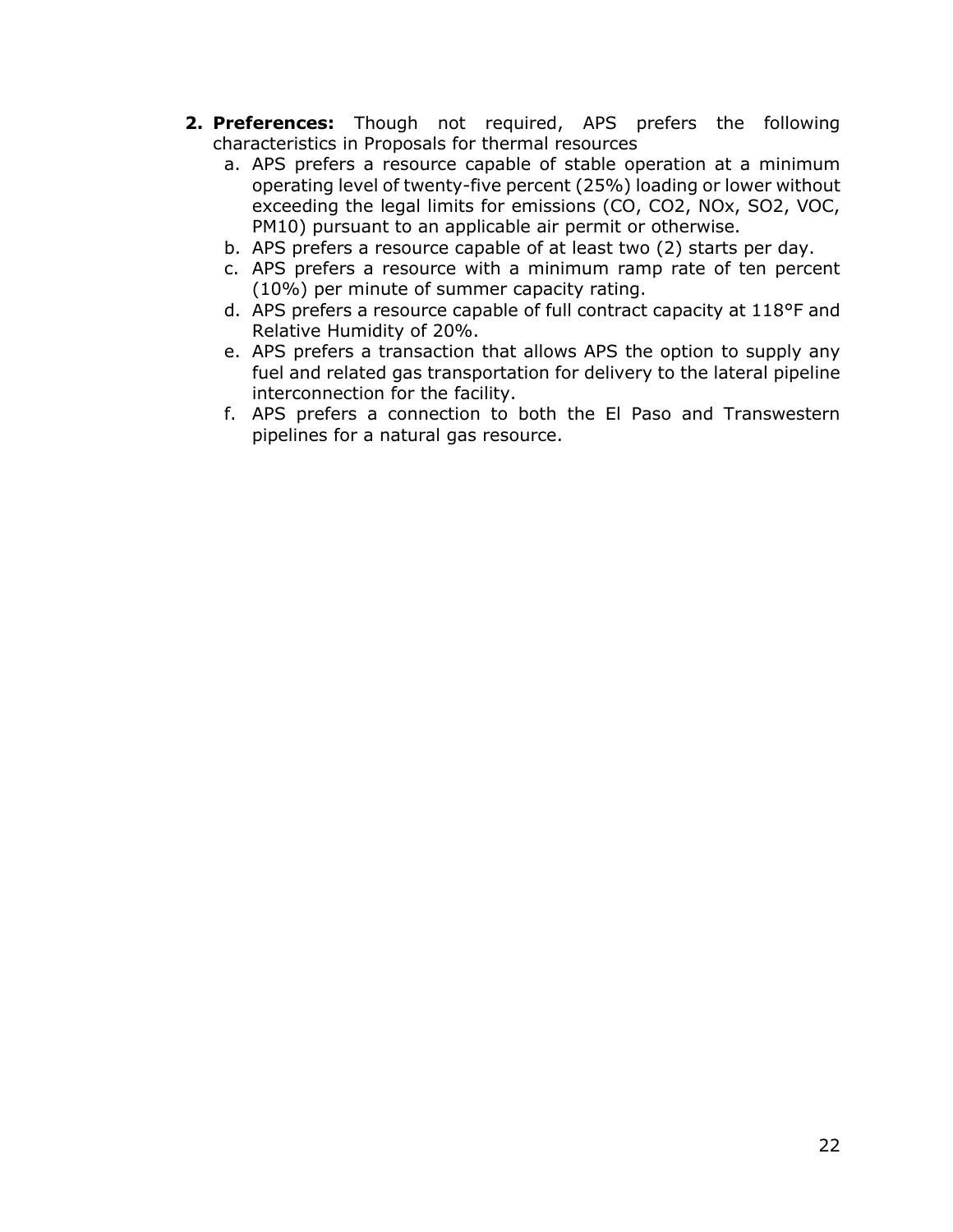# <span id="page-22-0"></span>**VIII. Selection Process**

If at any time during the Proposal evaluation process, APS determines that a Proposal does not meet the requirements, including timely submission of all documents and fees required pursuant to this RFP, or fails to remain competitive with other Proposals through screening or other more detailed analyses, such Proposal will be eliminated from further consideration and the Respondent will be notified accordingly.

The Proposal evaluation process includes three primary parts: initial screening, a qualitative/quantitative analysis, and a portfolio evaluation, the details of which are provided below. Additionally, APS is requesting a wide range of information that may not all be formally included in the three aforementioned parts of the evaluation. That does not mean that the information won't be factored into APS's short list or final selection of Proposals. Rather, that information, in the aggregate, will inform APS selections between otherwise competitive Proposals. APS will also apply an overall risk evaluation that considers diversity of suppliers and technologies in order to appropriately mitigate risks associated with single points of failure in our resource acquisition plan.

# **A. Initial Screening**

APS expects all Proposals to be complete in accordance with the requirements set forth in this RFP. APS and 1898 & Co. will initially screen all Proposal for completeness and APS reserves the right to make a reasonable judgment about the degree to which any Proposal does or does not conform to the requirements. Respondents may be given an opportunity to cure modest deviations from the requirements, but any significant deviations (either in substance or quantity) may result in a Proposal being rejected as non-conforming.

To facilitate the initial screening, each Respondent must complete the "Proposal Checklist" found in the "Commercial" tab in PowerAdvocate.

# **B. Quantitative/Qualitative Analysis**

For Proposals that satisfy the initial screening for completeness, APS and 1898 & Co. will perform an analysis that applies specific quantitative and qualitative criteria. Proposals will be grouped by technology and ranked following the application of the scoring matrix set forth in Appendix C. Proposals that score competitively will be further evaluated through a portfolio evaluation.

# **C. Portfolio Evaluation**

The portfolio evaluation considers the fit of a Proposal relative to APS's existing resources, other Proposals, projected resource needs, and further qualitative evaluation.

APS will utilize resource planning models, and production cost modeling software to evaluate how well a Proposal meets system reliability requirements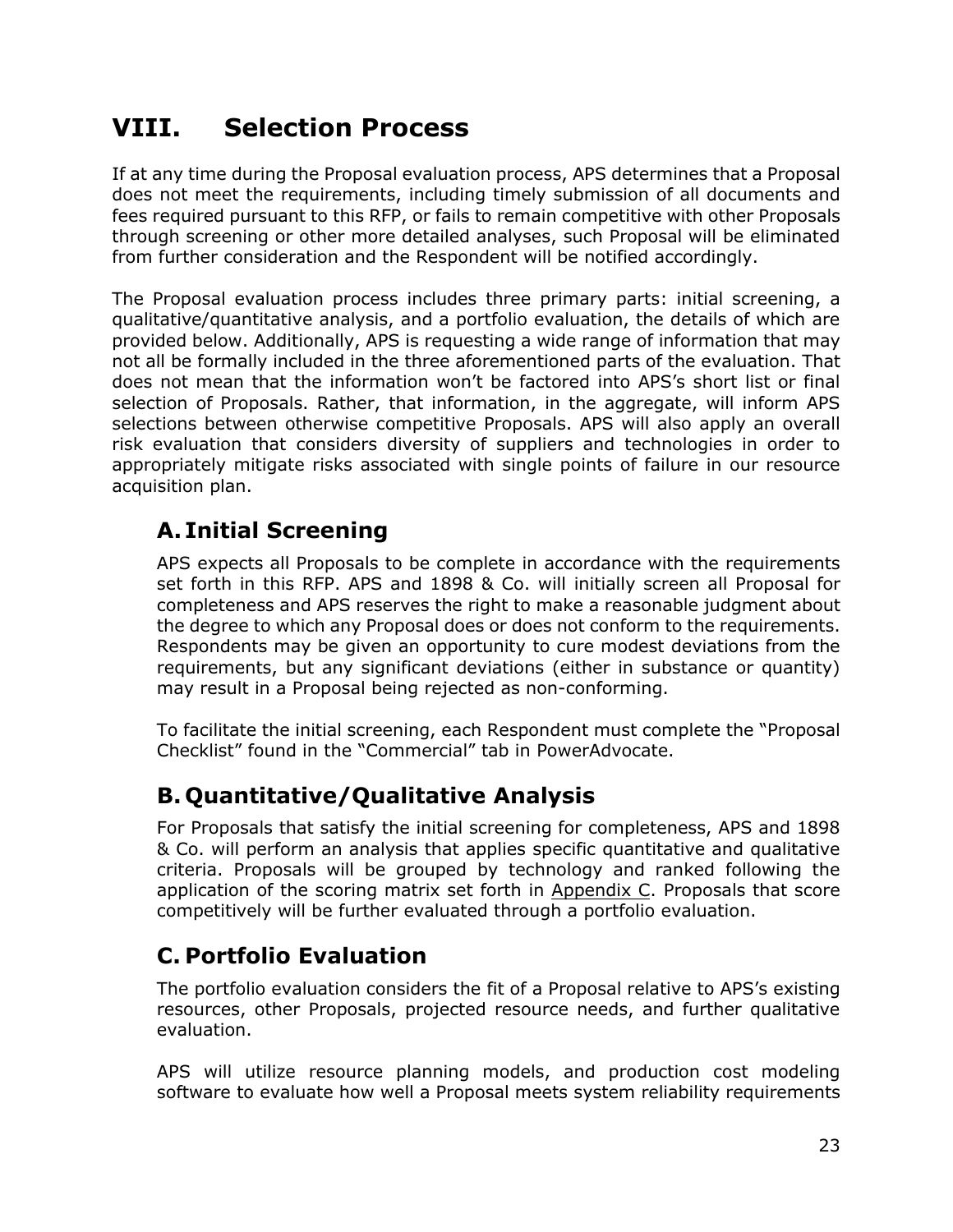while minimizing projected APS system costs. Resources will be evaluated within the APS portfolio based on present value revenue requirements ("PVRR") for the APS system. For non-supply side resources APS may perform Ratepayer Impact and Total Resource Cost tests.

APS will not disclose to Respondents the generation cost estimates used for Proposal evaluation but will provide that information to the Independent Monitor referenced in Section II.B. Further, APS's avoided capacity and energy values are proprietary data and will not be disclosed to Respondents.

### **D.Shortlisting Process**

At APS's sole discretion, Proposals that satisfy the qualitative/quantitative screening and portfolio evaluation may be shortlisted for further evaluation. APS will notify shortlisted Respondents, if any, along with those Respondents whose Proposals have been eliminated from further consideration, in accordance with the RFP schedule outlined in Section II.D.

APS may conduct meetings or phone calls with shortlisted Respondents to better understand each Proposal. APS may also require shortlisted Respondents to submit the project and/or Respondent-specific pro forma financial statements by year for the applicable facility development and construction period, including income statements, balance sheets, and statements of cash flows. APS may then re-evaluate each shortlisted Respondent's Proposal, including any new information provided during or as a result of the shortlist meetings, in a manner similar to the evaluation process described above.

### **E. Shortlisting Final Evaluation and Selection**

Following the shortlist process described above, APS may make a final selection of one or more Proposals for negotiation of an agreement in a form substantially similar to that set forth in the relevant term sheet. APS will notify shortlisted Respondents whose Proposals are eliminated from further consideration in accordance with the RFP schedule outlined in Section II.D. APS reserves the right, in its sole discretion, to not select any Proposals for negotiation of an agreement if warranted by its evaluation.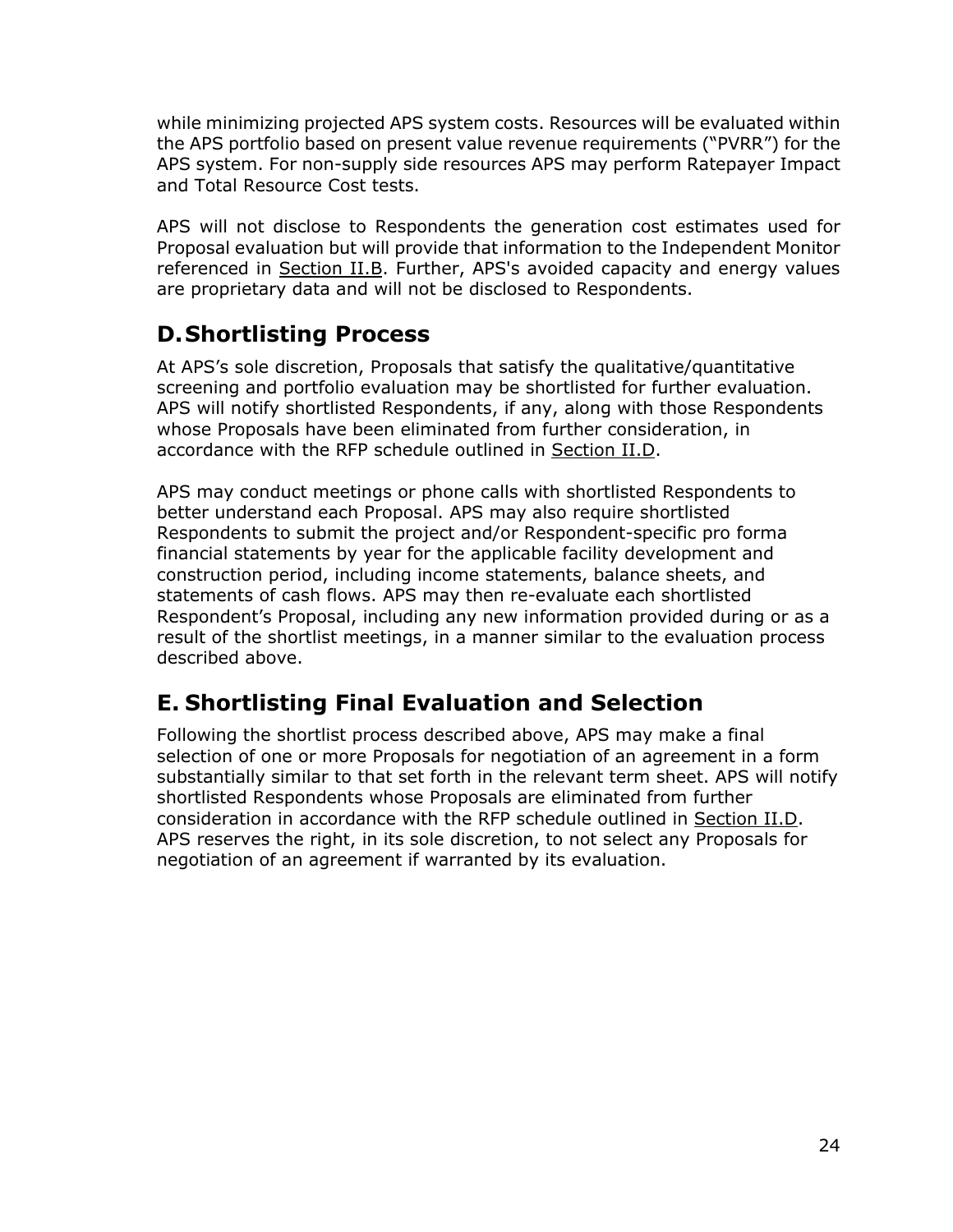# <span id="page-24-0"></span>**IX. Required Documents and Information**

# **A.Confidentiality Agreement**

Each Respondent must sign the CA available in the "Download Documents" tab in PowerAdvocate and upload the signed copy via the "Upload Documents" tab no later than May 30, 2022. Any Respondent that fails to upload in PowerAdvocate its executed CA by this deadline will be ineligible for further participation in this RFP.

APS requires all Respondents to execute the CA as written without any changes. Upon receipt, APS will execute and upload a copy of the fully executed CA to each Respondent in PowerAdvocate. Respondents can then download the executed CA from PowerAdvocate at their convenience. Once APS has executed the CA, the Respondent will receive relevant messages and notices through the "Messaging" tab in PowerAdvocate. Once the May 30<sup>th</sup> due date for CA agreements from Respondents has passed, the Respondent will have access to all RFP-related documents. RFP-related documents include term sheets and data sheets necessary to submit Proposals.

In some cases, a Respondent may partner with another entity (each such entity, a "Partner") to meet the minimum experience requirements established in this RFP. In such cases, the Respondent must include the signature of authorized representatives of each such Partner as part of its fully executed CA. Any Respondent that requires a Partner to submit the Proposal must also demonstrate to APS's reasonable satisfaction that the partner relationship has been legally established, is legally enforceable, and allows Respondent to meet the minimum experience requirements.

Without the signature of any applicable Partner, a Respondent does not have permission to share confidential information (as defined in the CA) with such Partner, and such Partners' experience will not be considered in APS's evaluation of the relevant Proposal.

### **B. Proposal**

The information provided by Respondent in PowerAdvocate constitutes the Proposal. Each Respondent must use the PowerAdvocate platform to upload all information pertaining to its Proposal(s), in accordance with all requirements and instructions set forth in this RFP and in PowerAdvocate. Respondents are encouraged to submit their Proposals as early as possible to avoid filing delays due to heavy use of PowerAdvocate immediately before the Proposal submission deadline of July 8, 2022.

For a Respondent's Proposal to be considered conforming, the Respondent must complete and/or upload (in the case of documents) the following, within the PowerAdvocate platform and in the format required, no later than July 8, 2022.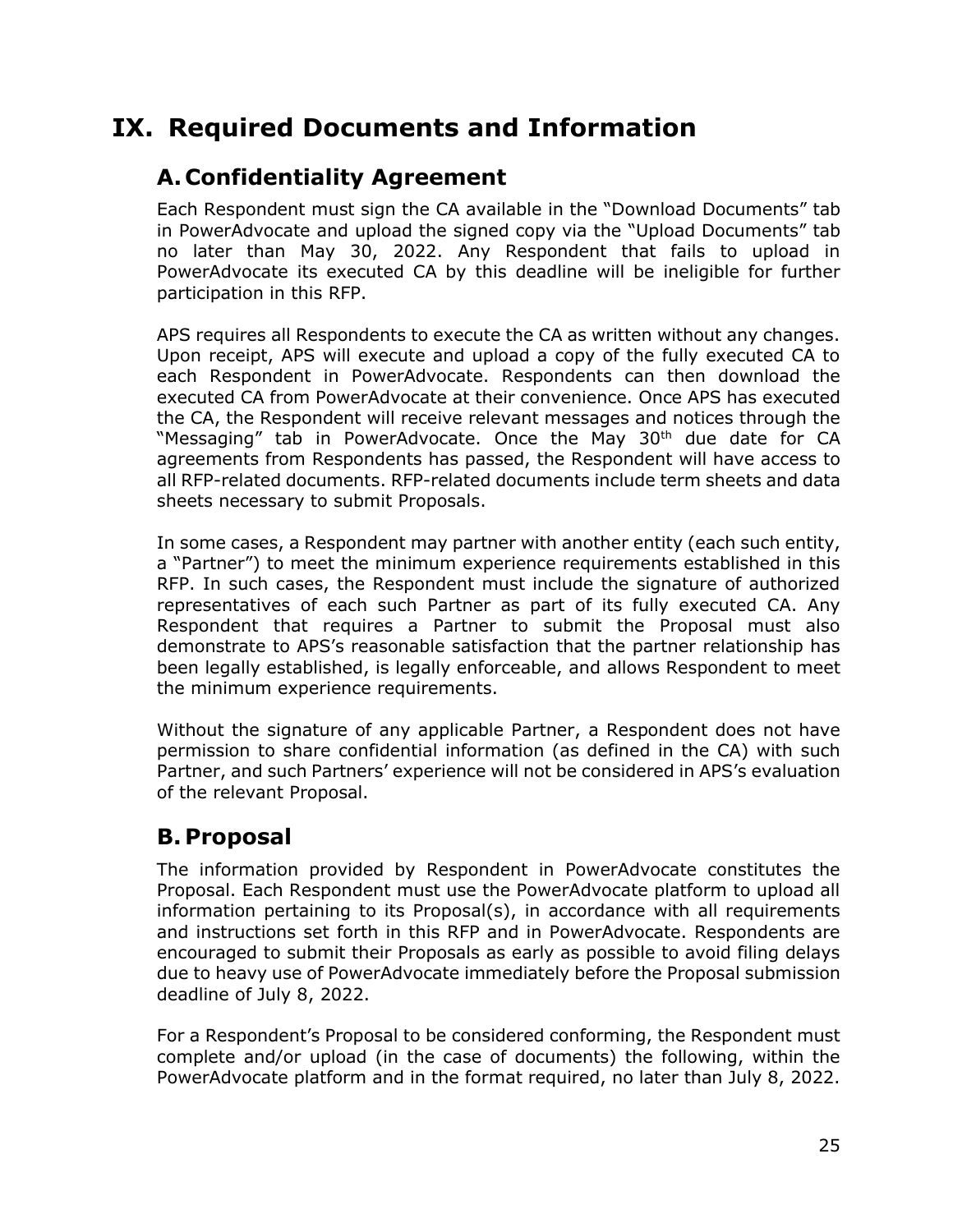Non-conforming Proposals may be eliminated from further consideration, as described in Section VIII.A.

### **1. Conforming Proposal:**

- a. A complete response to each question and a legible copy of each document specified in "Download Documents" tab in PowerAdvocate.
	- i. This includes, but is not limited to, the Cybersecurity Third Party Risk Review Questionnaire ("TPRR") and the Data Security and Privacy Addendum ("DSPA").
- b. Executive Summary, described in Section IX.C.
- c. Executed Proposal certification, described in Section IX.D.
- d. Project schedule, shown in weeks, based on an assumed date for contract execution (which shall be stated in the schedule).
- e. Preliminary one-line diagram for the project with meter location(s) and specified delivery location, which shall be the Delivery Point as that term is defined in the resulting agreement.
- f. Technical Data form, which identifies specific criteria used to calculate the expected energy production for the proposed facility. Although APS has provided certain default assumptions based on industry standards, Respondents may use criteria that differ from these assumptions by identifying the difference and reason for this variation. The energy production profile submitted by each Respondent must be calculated based on the same set of technical criteria supplied to APS by the Respondent in the Technical Data form.
- g. If proposing energy storage, include documentation that supports compliance with "Appendix W" (which specifies APS's safety standards and will be provided to Respondents separately through PowerAdvocate) and demonstrates product and personnel safety.

### **C. Executive Summary**

Respondents are expected to provide an Executive Summary for ease of initial Proposal review by APS and 1898 & Co. Details and requirements for the Executive Summary are set forth in Appendix B to this RFP

### **D.Proposal Certification**

APS expects Respondents to provide a Proposal certification form that demonstrates that the signatory has full authority to bind the Respondent to all of the terms and conditions contained in its Proposal. The Proposal certification document that all Respondents must use is located in the "Download Documents" tab in PowerAdvocate.

### **E. Cybersecurity Documents**

Cybersecurity is critically important to the APS system and must be evaluated in connection with any resources that will directly or indirectly touch the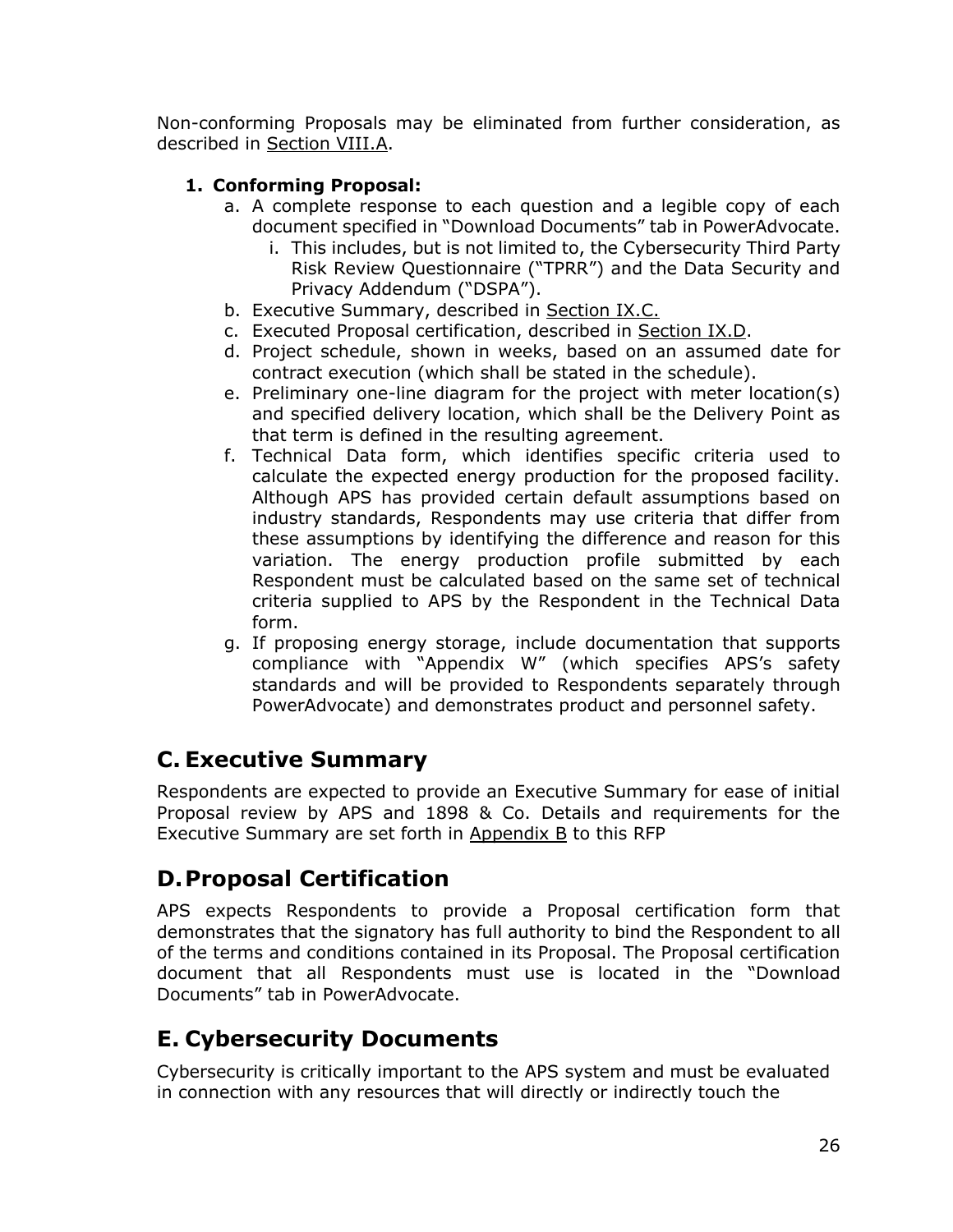system. Following the CA deadline, APS will provide to participating Respondents certain documents that allow APS to assess Respondents' cybersecurity maturity and any cybersecurity risks that may be associated with proposed resources.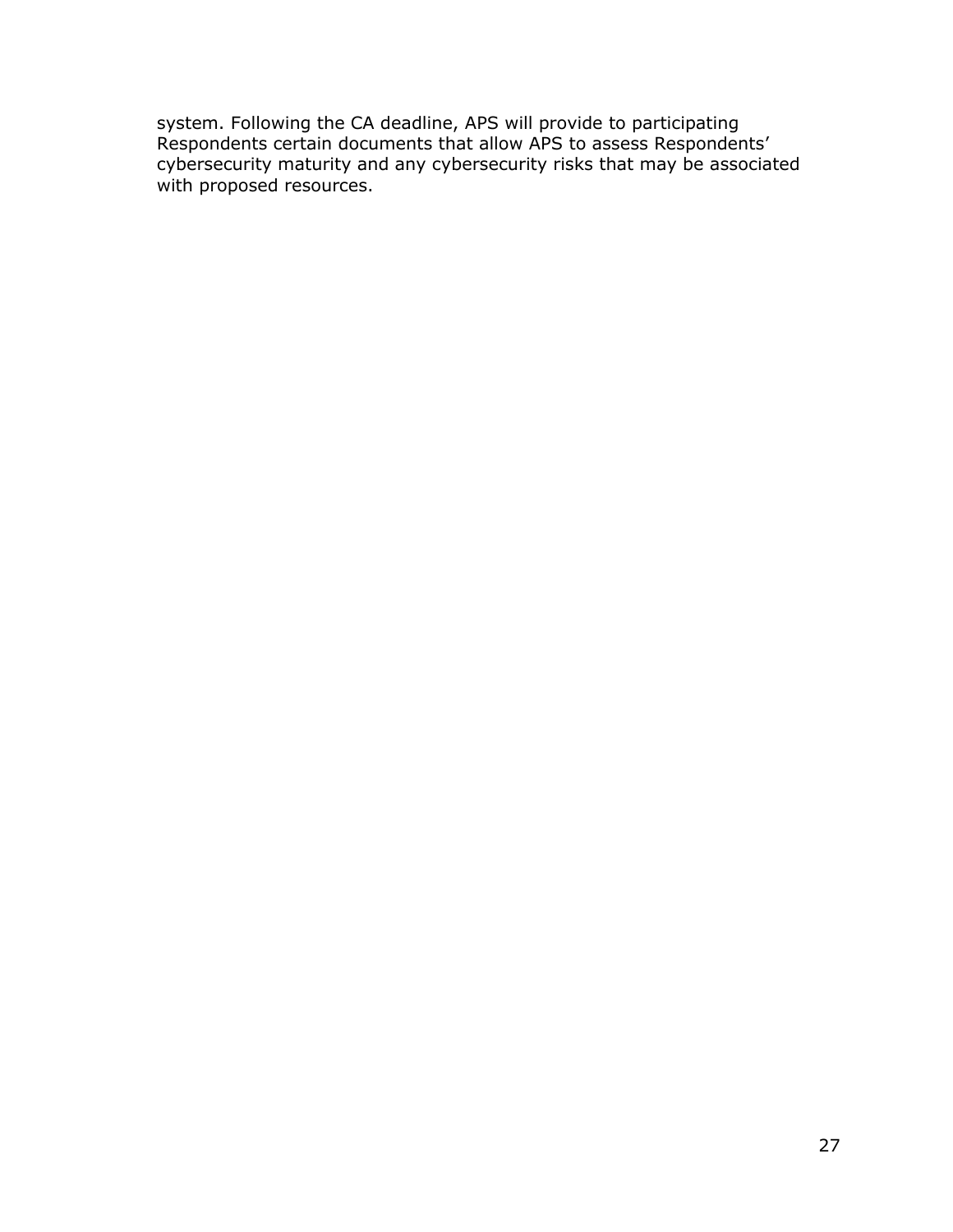# <span id="page-27-0"></span>**X. Proposal Fee and Proposal Submittal Guidelines**

Respondents may submit one or more Proposals. A Respondent that wishes to submit more than one Proposal must register on the PowerAdvocate platform as a separate entity for each Proposal in addition to its first Proposal. For example, if "Power Company" wishes to submit three (3) Proposals, it must register the three proposals as "Power Company 1", "Power Company 2", and "Power Company 3" separately on the PowerAdvocate platform.

Each Proposal is subject to a non-refundable RFP submission fee (the "Proposal Fee"), in accordance with the following fee schedule:

| Project size less than or equal to 25 MW: | \$5,000  |
|-------------------------------------------|----------|
| Project size greater than 25 MW:          | \$10,000 |

A single Proposal fee allows a Respondent to offer both a PPA and BTA price for the same proposed resource. Further, Respondents are permitted to submit both a flat price and an escalating price within the same single Proposal for resource bid under a PPA transaction structure. Any other variations to project/Proposal characteristics are required to be submitted via a separate Proposal and additional Proposal fee:

- Pricing variations outside of fixed/escalated PPA pricing described above
- Term of transaction
- In-service date
- Technology
- Site/Location of facility
- Size/Capacity

Wiring instructions for the submittal of the Proposal fee will be made available to participating Respondents along with other documents following the CA submittal deadline.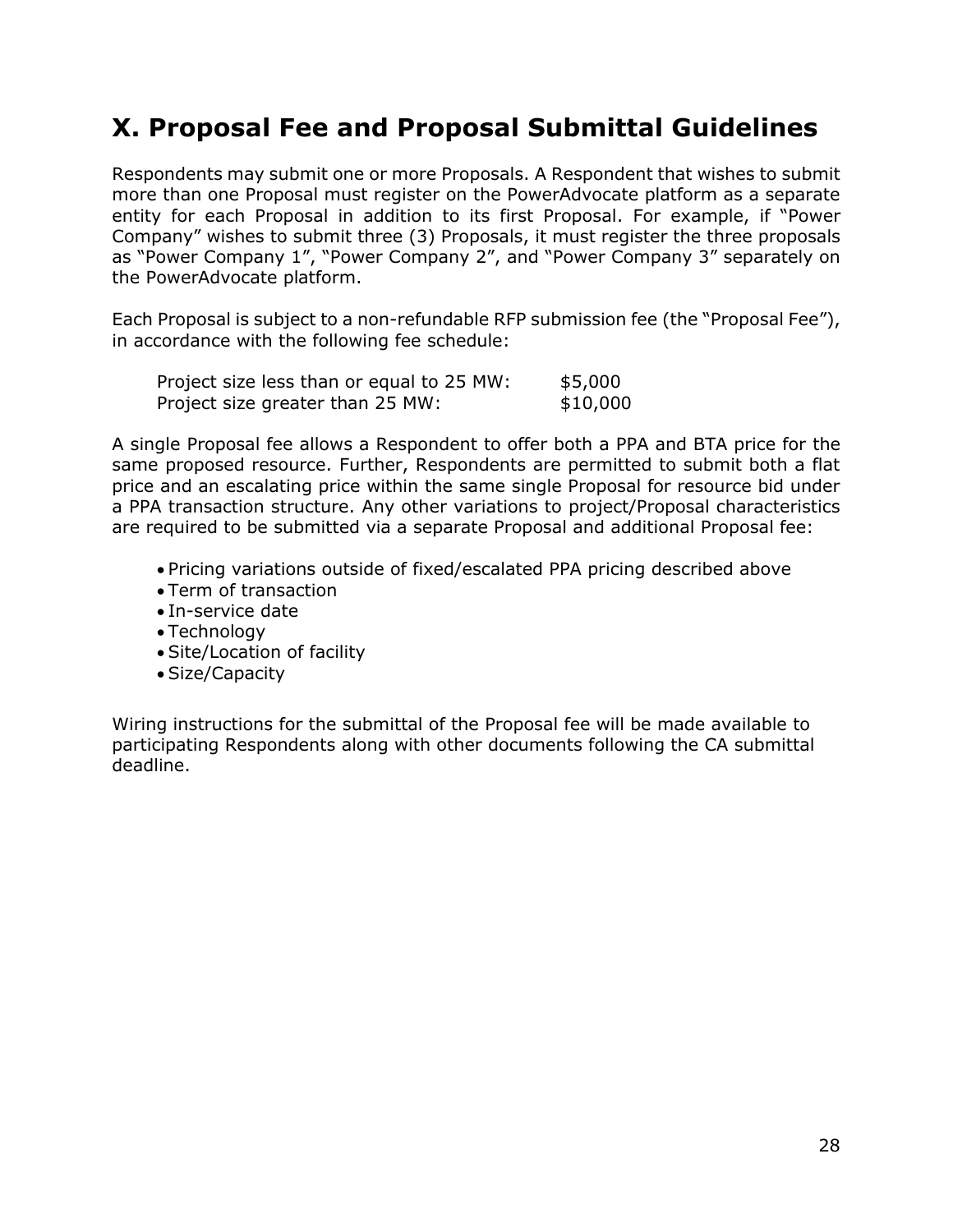# <span id="page-28-0"></span>**XI. Miscellaneous**

### **A.Right to Terminate Negotiations**

If APS cannot reach an agreement with the final selected Respondent or Respondents, APS reserves the right to terminate negotiations with such Respondents and begin discussions with other Respondents, begin a new solicitation, and/or cancel this RFP.

# **B. Regulatory Approval**

Any final agreement resulting from this RFP may be conditioned upon actions and/or approvals by regulatory authorities, satisfactory to APS in its sole discretion.

# **C. Reservation of Rights**

APS reserves the right to accept or reject in its sole discretion any or all Proposals for any reason at any time after submittal. APS also reserves the right to select an offer that is not the lowest price if APS determines that, in its judgment, the overall Proposal may result in the greatest value to APS's retail customers.

# **D.No Liability**

Respondents that submit Proposals do so without legal recourse against APS or its officers, directors, employees, agents, contractors, 1898 & Co. or the Independent Monitor based on APS's rejection of any Proposal or failure to execute any agreement in connection with this RFP. Neither APS nor any of its officers, directors, employees, agents, contractors, 1898 & Co. or the Independent Monitor shall be liable to any Respondent or to any other party, in law or equity, for any reason whatsoever relating to APS's acts or omissions arising out of or in connection with this RFP.

### **E. Return of Documents**

None of the materials received by APS from Respondents in response to this RFP will be returned. All Proposals and exhibits will become the property of APS, subject to the provisions of the CA described in Section IX.A.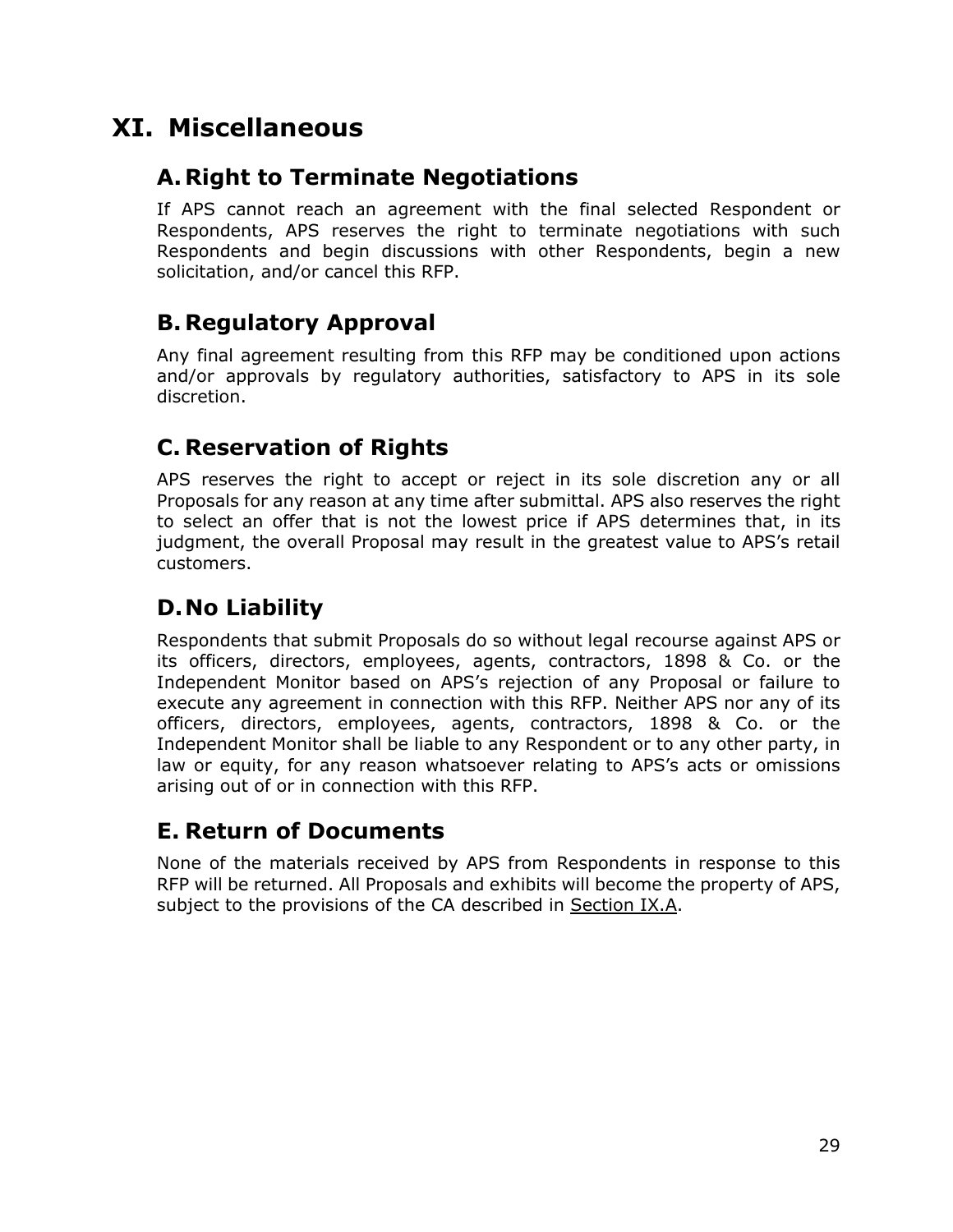|                       | Appendix A – Table of Acronyms Used in this RFP |  |  |  |
|-----------------------|-------------------------------------------------|--|--|--|
| Acronym               | <b>Definition</b>                               |  |  |  |
| 1898 & Co.            | 1898 & Co., a division of Burns &               |  |  |  |
|                       | McDonnell                                       |  |  |  |
| AC                    | alternating current                             |  |  |  |
| <b>ACC</b>            | Arizona Corporation Commission                  |  |  |  |
| AD/CVD                | antidumping duty / countervailing duty          |  |  |  |
| <b>AGC</b>            | automatic generation controls                   |  |  |  |
| AMI                   | advanced metering infrastructure                |  |  |  |
| <b>APS</b>            | Arizona Public Service                          |  |  |  |
| <b>ASHRAE</b>         | American Society of Heating, Refrigeration,     |  |  |  |
|                       | and Air-Conditioning Engineers                  |  |  |  |
| <b>BESS</b>           | battery energy storage system                   |  |  |  |
| <b>BTA</b>            | or any similar agreement that enables the       |  |  |  |
|                       | development of the resource by Respondent       |  |  |  |
|                       | and the ownership of the resource by APS        |  |  |  |
| <b>BTM</b>            | behind the meter                                |  |  |  |
| C&I                   | commercial and industrial                       |  |  |  |
| CA                    | confidentiality agreement                       |  |  |  |
| <b>CAES</b>           | compressed air energy storage                   |  |  |  |
| CAISO                 | California Independent System Operator          |  |  |  |
| CO                    | carbon monoxide                                 |  |  |  |
| <b>COD</b>            | <b>Commercial Operation Date</b>                |  |  |  |
| DC                    | direct current                                  |  |  |  |
| DR                    | demand response                                 |  |  |  |
| <b>DSPA</b>           | Data Security and Privacy Addendum              |  |  |  |
| EE                    | energy efficiency                               |  |  |  |
| <b>EMS</b>            | energy management system                        |  |  |  |
| <b>EPC</b>            | engineering, procurement, and construction      |  |  |  |
| <b>FERC</b>           | Federal Energy Regulatory Commission            |  |  |  |
| <b>FMV</b>            | fair market value                               |  |  |  |
| <b>FTM</b>            | front of the meter                              |  |  |  |
| IM                    | independent monitor                             |  |  |  |
| <b>IRP</b>            | <b>Integrated Resource Plan</b>                 |  |  |  |
| <b>ITC</b>            | investment tax credit                           |  |  |  |
| kW                    | kilowatt                                        |  |  |  |
| kWh                   | kilowatt-hour                                   |  |  |  |
| LMR                   | load modifying resource                         |  |  |  |
| <b>MST</b>            | <b>Mountain Standard Time</b>                   |  |  |  |
| <b>MW</b>             | megawatt                                        |  |  |  |
| MWh                   | Megawatt-hour                                   |  |  |  |
| <b>NO<sub>x</sub></b> | nitrogen oxide(s)                               |  |  |  |
| <b>NREL</b>           | National Renewable Energy Laboratory            |  |  |  |
| <b>OASIS</b>          | Open Access Same Time Information               |  |  |  |
|                       | System                                          |  |  |  |
| <b>OATT</b>           | Open Access Transmission Tariff                 |  |  |  |
| <b>OEM</b>            | original equipment manufacturer                 |  |  |  |

|  | Appendix A – Table of Acronyms Used in this RFP |  |  |  |  |  |  |  |  |  |  |
|--|-------------------------------------------------|--|--|--|--|--|--|--|--|--|--|
|--|-------------------------------------------------|--|--|--|--|--|--|--|--|--|--|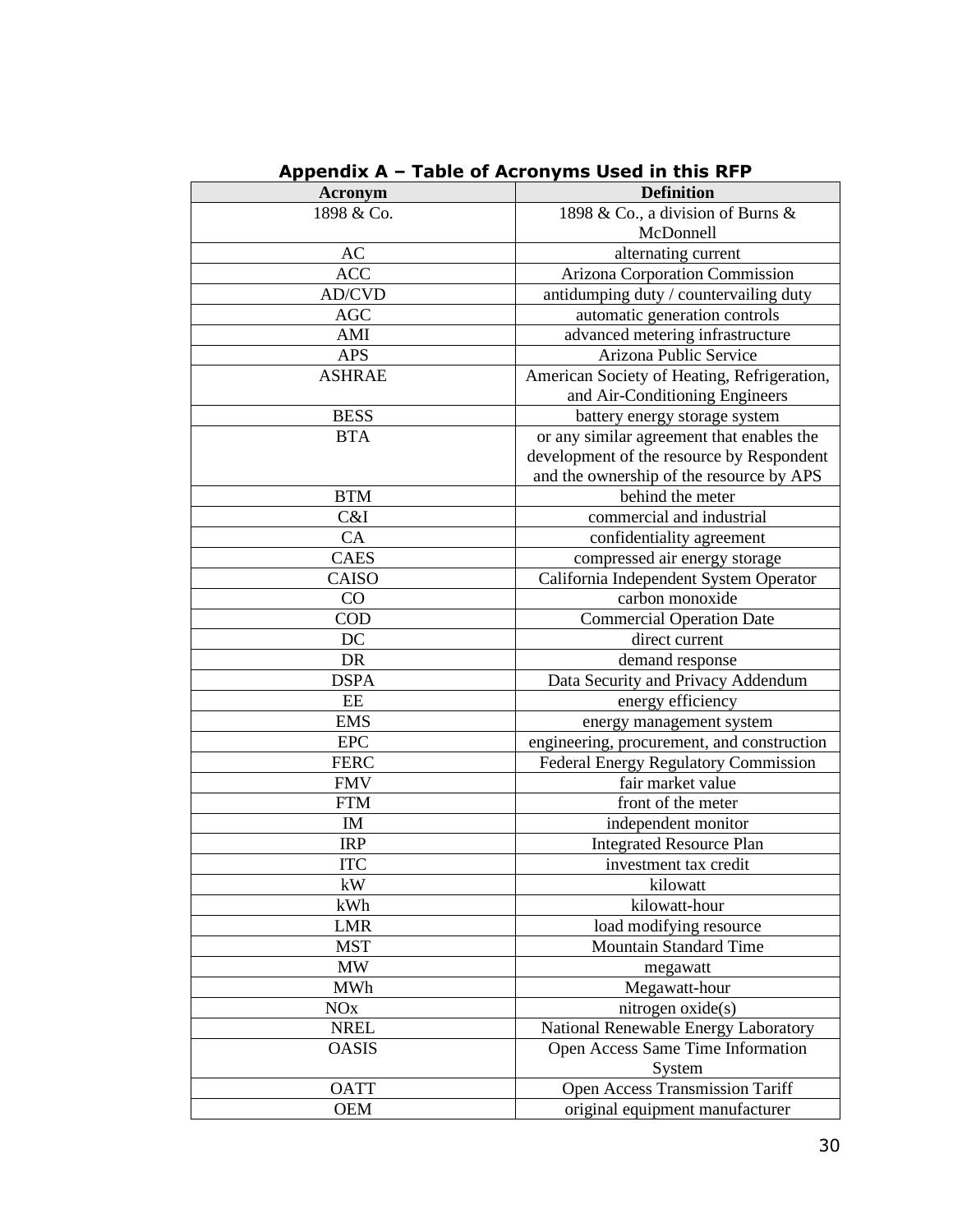| Acronym         | <b>Definition</b>                 |
|-----------------|-----------------------------------|
| <b>PM</b>       | particulate matter                |
| <b>PPA</b>      | <b>Power Purchase Agreement</b>   |
| <b>PTC</b>      | production tax credit             |
| <b>PVRR</b>     | present value revenue requirement |
| <b>RFP</b>      | All Source Request for Proposal   |
| <b>RIM</b>      | ratepayer impact measure          |
| <b>RTU</b>      | remote terminal unit              |
| <b>SCT</b>      | societal cost test                |
| SO <sub>2</sub> | sulfur dioxide                    |
| <b>TA</b>       | tolling agreement                 |
| <b>TMY</b>      | typical meteorological year       |
| <b>TPRR</b>     | <b>Third-Party Risk Review</b>    |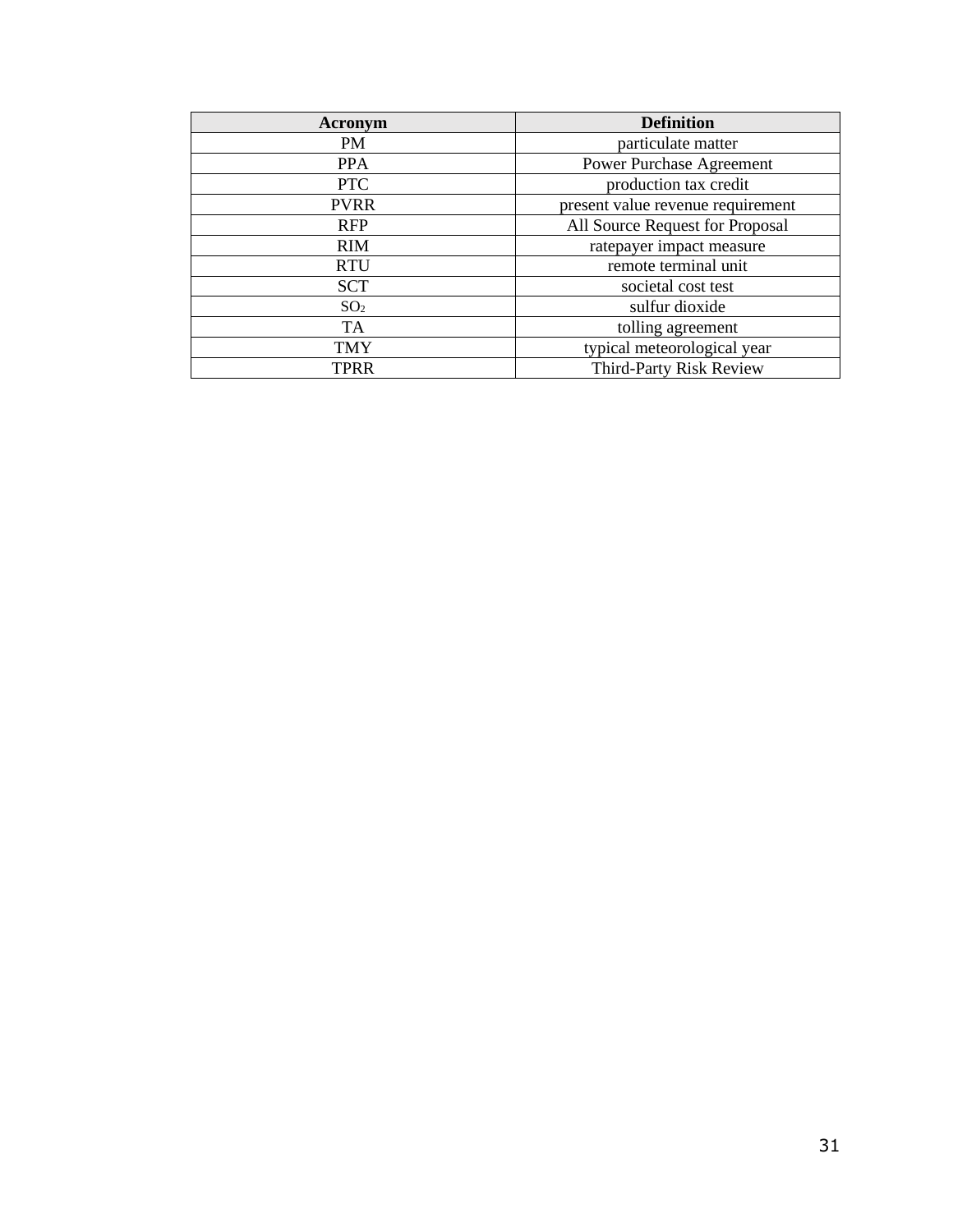# **Appendix B – Executive Summary**

APS requires a brief Executive Summary to accompany all Proposal information. The summary should be no more than 10 pages and should serve as a general summary of the Proposal, including the information specified below, to the extent it is applicable to the Proposal.

### **I. Introduction / Overview**

- a. Proposed Project/Program overview, including company proposing project, and high-level summary of the project
- b. Describe if Proposal is for a new facility/Program, an existing facility, and if Respondent is proposing an asset sale

#### **II. Capacity**

- a. Provide the nameplate capacity in MW
- b. Provide the maximum delivered capacity MWac
- c. What is the proposed project's annual capacity factor?
- d. What is the expected delivered annual energy (MWh)?

#### **III. Transaction Structure/Term/Pricing**

- a. Provide transaction structure
- b. Provide PPA term length
- c. Provide baseline pricing structure
	- i. BTA price and/or PPA Price
	- ii. PPA base escalation rate, if applicable
- d. Provide indicative pricing on PPA for a ten (10)-year term if PPA term in Proposal is something other than ten (10) years. This applies only to renewable, energy storage, and combined renewable and energy storage projects, as described in Sections VII(A) and (B) in the RFP.
- e. Provide a description of any deviation from requirements set forth in the RFP that Respondent believes would result in greater efficiencies or cost effectiveness of its Proposal. Quantify any price impact that would result from such deviations.

### **IV. Summary of Technology including Key Equipment**

- a. Provide Gas Turbine Generators/reciprocating engines/PV Panels/Inverters/ Wind Turbines/Batteries/Thermostats, etc.
- b. Specify any emissions control equipment
- c. Include OEM, model, and quantity
- d. Specify the country of origin for all material equipment
- e. Provide a description of the configuration of equipment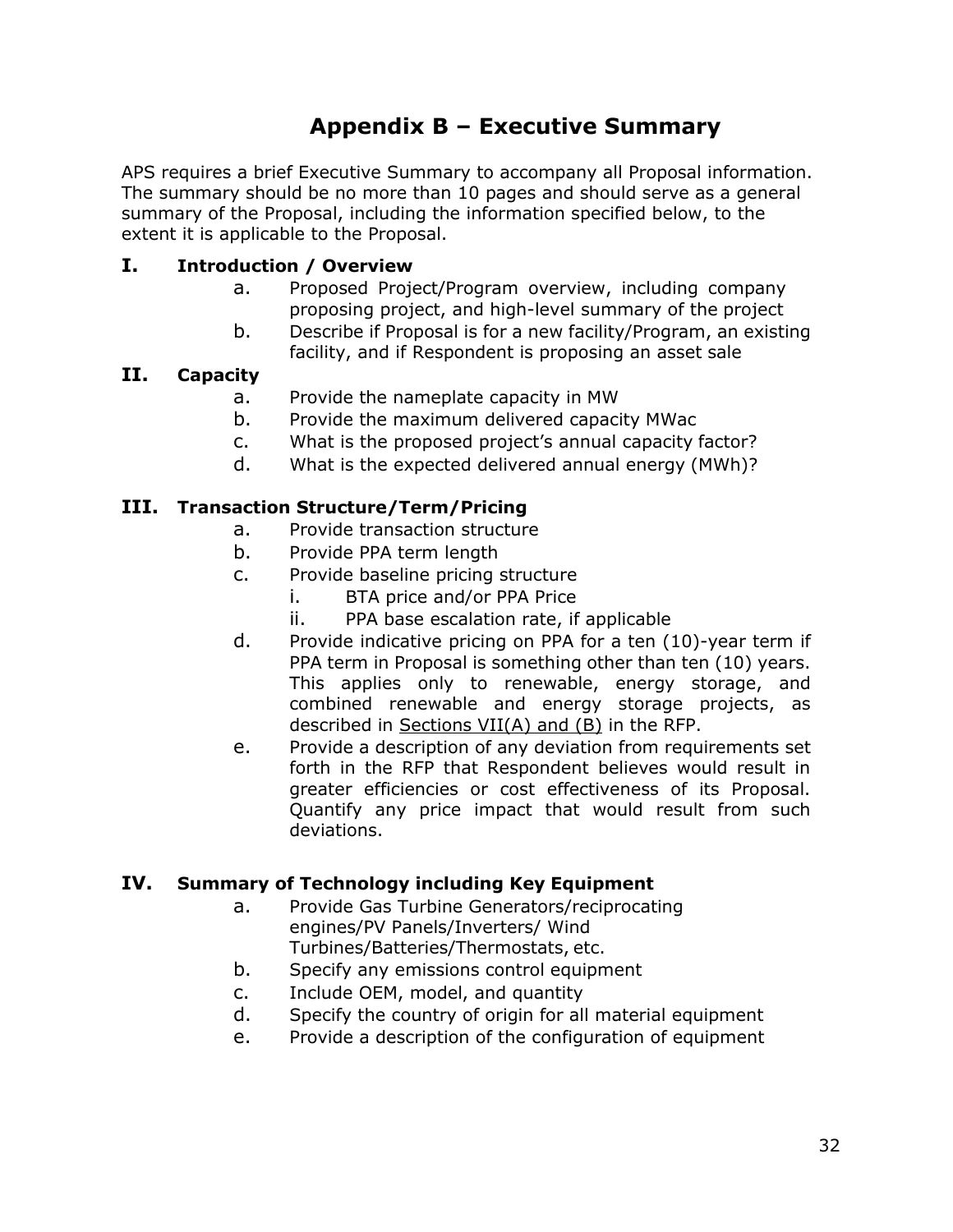### **V. Interconnection Status**

- a. List the primary interconnection voltage
- b. What is the interconnection point (i.e., substation, developer property)? ("Interconnection Point" means the physical point at which electrical interconnection is made to allow parallel operation of the Facility with the APS electrical distribution system, as more fully described in the Interconnection Agreement)
- c. What is the APS delivery point (i.e., substation)?
- d. Has Respondent submitted an application for generator interconnection?
	- i. If yes, when did Respondent submit the application and what is the status of Respondent's interconnect application?
	- ii. If no, what is Respondent's plan to ensure that the proposed resource will meet the proposed in-service date without any interconnection delay?

### **VI. Past Experience**

- a. Number of projects larger than 25 MW in the past five (5) years
- b. Types/technologies for projects listed above
- c. Project locations for projects listed above
- d. Aggregate capacity installed by Respondent over time (MW)
- e. Highest single project capacity installed (MW)
- f. Total capacity of projects in pipeline (under contract) (MW)

### **VII. Fuel and Water Supply Arrangements** (if applicable)

- a. Describe the fuel transportation and supply arrangements for the project. Describe the proposed interconnection point for Fuel, including distance needed for interconnection
- b. Indicate if Respondent has applied for a Request for Gas Service and if Respondent has firm water rights for the life of the proposed project.

### **VIII. Project Development Schedule**

- a. Provide a summary of the project schedule for the project. Include a brief description of the key milestone dates for the project, including financing and construction milestones and execution of contracts for major equipment.
- b. Describe the process of signing up customers for nonsupply side Proposals

### **IX. Project Siting Strategy**

a. Provide proposed site location (including map), coordinates and parcel size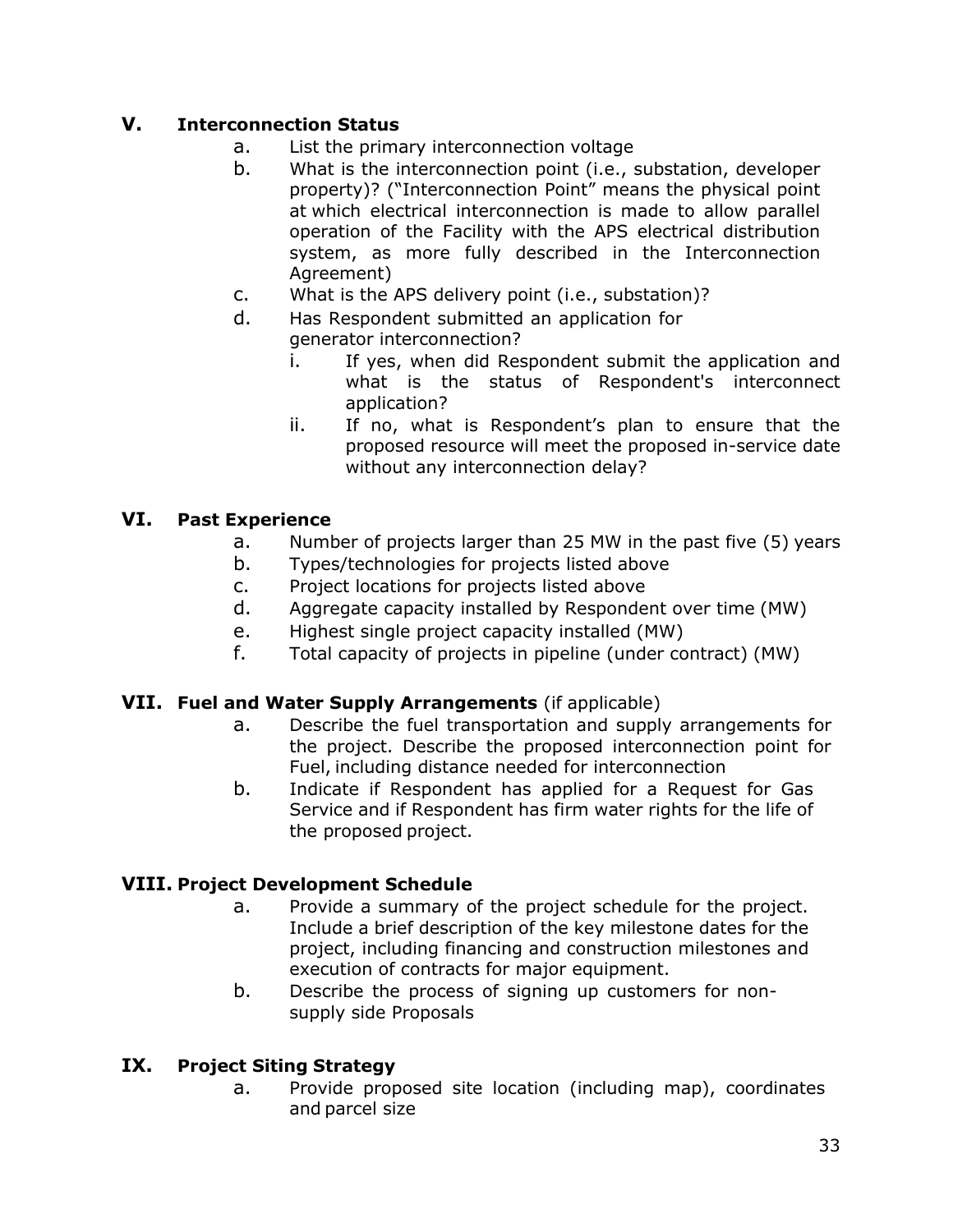- b. Include description of site's current and previous use
- c. Describe the status of site control including what type of site control has been exercised (e.g., ownership, option, Right of Way grant?)
- d. Any resource to be developed wholly or partially on stateowned land must demonstrate that Respondent is scheduled for lease approval on the AZ State Land Board of Appeals Meeting Notice and Agenda on a date prior to shortlisting

### **X. Project permitting plan**

- a. Identify the permits required, status of approvals, and plans with schedules to finalize all required permits for construction and operation of the facility, including all certification and land use approvals
- b. If the project is permitted and in operation, list the following:
	- i. Permit source and expiration date (include all subconditions)
	- ii. Operating hours
	- iii. Emissions limitations
	- iv. Start/stop limitations
	- v. Minimum run times
	- vi. Other embedded permit limitations, e.g., zero discharge requirement, air-cooled condenser requirement, recycled cooling water requirement, etc.

#### **XI. Financial Strategy**

a. Provide a description of the financing plan for the project including sources of debt and equity financing and recent experience financing similar projects

#### **XII. Tax Strategy**

- a. Provide a detailed description of Respondent's holistic strategy regarding the investment tax credit ("ITC")/production tax credit ("PTC") capture for the project
- b. Provide Respondent's specific strategy, including critical path items, to satisfy the ITC and PTC commence construction guidance, pursuant to either the "physical work test" or the "five percent (5%) safe harbor," at the earliest realistic time to capture the maximum ITC/PTC

#### **XIII. AD/CVD Mitigation Strategy**

- a. Provide Respondent's view of expected outcome of current Department of Commerce tariff investigation and impacts on proposed project (including price, availability of equipment, and schedule)
- b. Provide a detailed description of Respondent's strategy to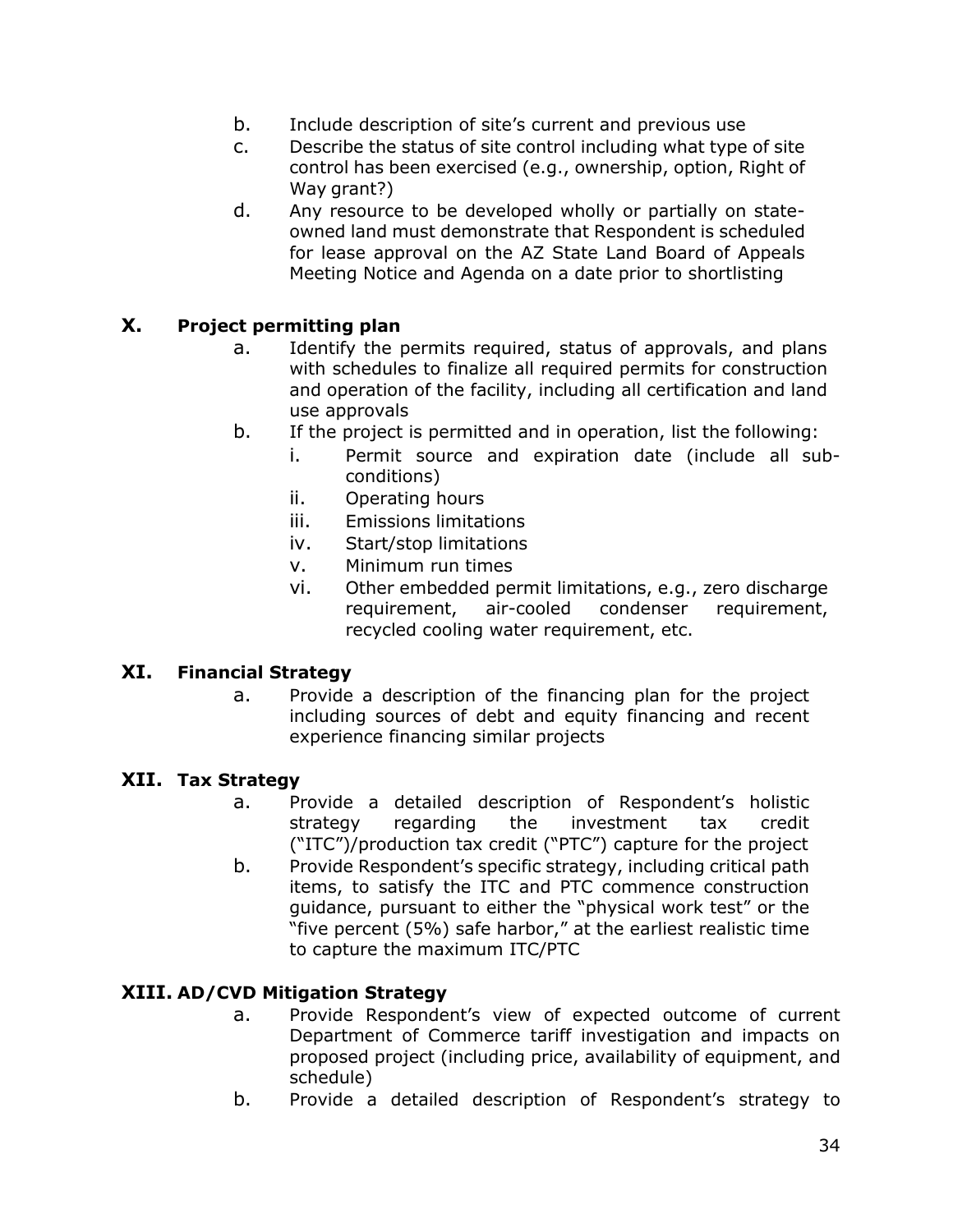mitigate the impacts described above

#### **XIV. Slave Labor Strategy**

a. Provide a brief description of Respondent's plan for avoiding the use of slave labor when building the proposed facility/program and acquiring equipment for the proposed facility/program

#### **XV. Safety**

- a. Provide a brief description of Respondent's strategy for ensuring safety at its project sites and in connection with any of its proposed programs.
- b. Provide current OSHA Total Recordable Injury Rate ("TRIR") and Worker's Experience Modification Rating ("EMR")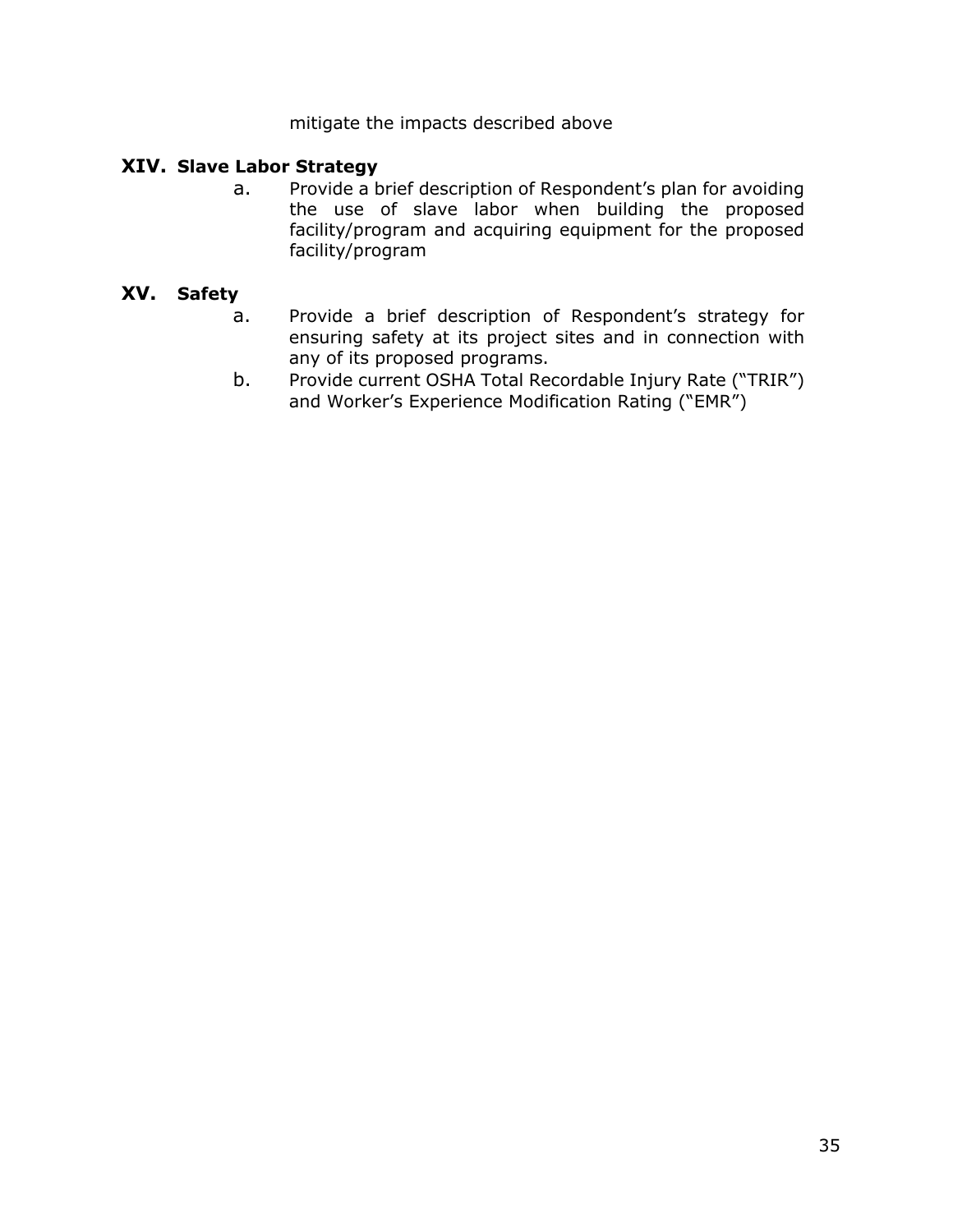| Appendix C - Scoring Matrix         |                                 |           |                     |               |                                                                                                                                                                                                                                                                                   |                                                                                                                                                                                                                                                                                                                                                                                                                          |
|-------------------------------------|---------------------------------|-----------|---------------------|---------------|-----------------------------------------------------------------------------------------------------------------------------------------------------------------------------------------------------------------------------------------------------------------------------------|--------------------------------------------------------------------------------------------------------------------------------------------------------------------------------------------------------------------------------------------------------------------------------------------------------------------------------------------------------------------------------------------------------------------------|
| Categorie<br>S                      | Criteria                        | Weightage | <b>Total Points</b> | <b>Points</b> | <b>Proposed Scoring</b>                                                                                                                                                                                                                                                           |                                                                                                                                                                                                                                                                                                                                                                                                                          |
| <b>Resource</b><br><b>Alignment</b> | <b>Dispatchability</b>          |           | 500                 | 100           | 100-APS has full dispatchability<br>25- APS has limited dispatchability<br>0- APS has no dispatchability                                                                                                                                                                          |                                                                                                                                                                                                                                                                                                                                                                                                                          |
| <b>Resource</b><br><b>Alignment</b> | <b>Carbon Emissions Profile</b> | 25%       |                     | 200           | 200 - zero emissions<br>50- Greater than zero but less than average APS emissions rate (lbs/MWh)<br>0 - Greater than average APS emissions rate (Ibs/MWh)                                                                                                                         |                                                                                                                                                                                                                                                                                                                                                                                                                          |
| <b>Resource</b><br>Alignment        | <b>Load Factor Impacts</b>      |           |                     | 100<br>100    | This category will only give bonus points for being available fully or partially<br>100 - Available all hours from HE17 to HE22 from June to September at full<br>Points will be reduced by a formula to capture actual capacity factor of the<br>$HE =$ Hour ending; (4pm-10pm). |                                                                                                                                                                                                                                                                                                                                                                                                                          |
| <b>Resource</b><br><b>Alignment</b> | <b>Flexibility</b>              |           |                     |               | 100- Ramp rates of 10% per minute of nameplate capacity or higher<br>50 - Ramp rates of at least 3% per minute of nameplate capacity<br>0 - Ramp rates less than 3% per minute of nameplate capacity                                                                              |                                                                                                                                                                                                                                                                                                                                                                                                                          |
| <b>Technology</b><br>/Project Risk  | <b>Site Control</b>             |           | 250                 |               | 50                                                                                                                                                                                                                                                                                | 50: Respondent possess direct ownership of the site, free and clear with no<br>25: Respondent possess direct ownership of the site, with encumbrances O<br>the site OR Respondent possesses an exclusive and non-contingent option<br>0: Respondent does not possess direct ownership of the site, free and clear<br>an acceptable form of site control.                                                                 |
| <b>Technology</b><br>/Project Risk  | <b>Interconnection Status</b>   | 12.5%     |                     | 100           | 100- Executed IA/Negotiations.<br>75- FIS completed<br>25-SIS completed.<br>0 - Applied/Will apply                                                                                                                                                                                |                                                                                                                                                                                                                                                                                                                                                                                                                          |
| <b>Technology</b><br>/Project Risk  | <b>Supply Chain</b>             |           |                     |               | 100                                                                                                                                                                                                                                                                               | 100 – New Project has less than 50% of major equipment of system source<br>Vietnam AND Respondent has a preferred supplier agreement for Proposal<br>50 – Less than 50% of major equipment of system sourced from China, Can<br>Respondent has a preferred supplier agreement for Proposal<br>0-More than 50% of major equipment sourced from China, Cambodia, Mala<br>have a preferred supplier agreement for proposal. |

os/MWh)

 $\gamma$  partially during the High Energy and Capacity Value hours. er at full capacity (100% capacity factor) or of the project during those hours only.

r with no encumbrances.

rances OR Respondent is a lessee on an existing lease of nt option to purchase or lease the site.

and clear with no encumbrances. A letter of intent is NOT

n sourced from China, Cambodia, Malaysia, Thailand, and Proposal; OR Proposal is for an existing project hina, Cambodia, Malaysia, Thailand, and Vietnam OR

dia, Malaysia, Thailand, and Vietnam. Respondent does not